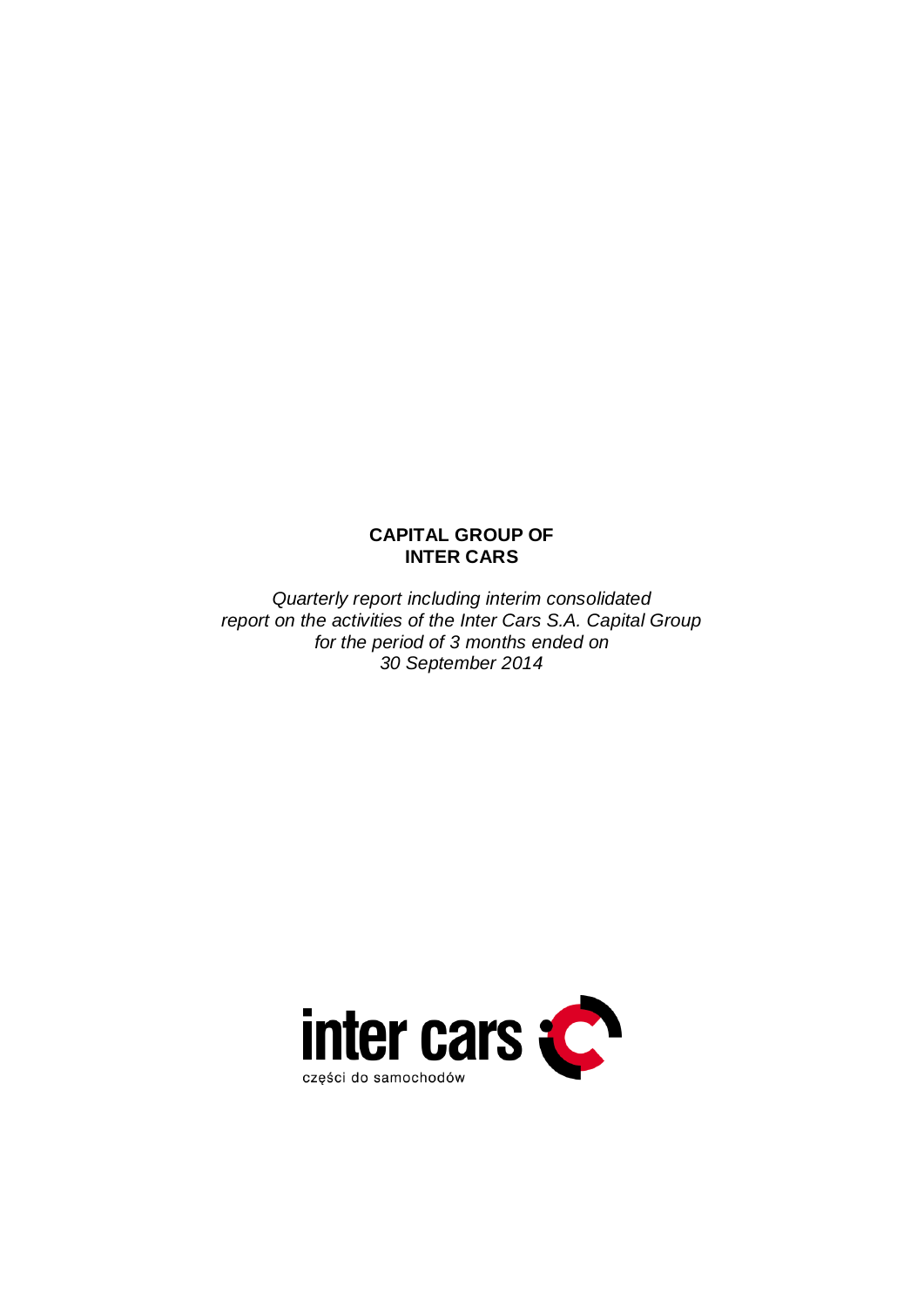

| INTERIM CONDENSED CONSOLIDATED FINANCIAL STATEMENTS OF THE INTER CARS GROUP 4                                                                                                                                           |  |
|-------------------------------------------------------------------------------------------------------------------------------------------------------------------------------------------------------------------------|--|
|                                                                                                                                                                                                                         |  |
|                                                                                                                                                                                                                         |  |
|                                                                                                                                                                                                                         |  |
|                                                                                                                                                                                                                         |  |
| Explanatory notes to the interim condensed financial statements for the period of 3 months ended on 30                                                                                                                  |  |
|                                                                                                                                                                                                                         |  |
|                                                                                                                                                                                                                         |  |
|                                                                                                                                                                                                                         |  |
|                                                                                                                                                                                                                         |  |
|                                                                                                                                                                                                                         |  |
|                                                                                                                                                                                                                         |  |
| OTHER INFORMATION ON THE ACTIVITIES OF THE INTER CARS CAPITAL GROUP  15                                                                                                                                                 |  |
| 1. Summary of activities and consolidated and standalone financial results for Q3 2014 15                                                                                                                               |  |
| 2. Factors and events of a non-recurring nature having a material bearing on the financial result, and a<br>description of the Company's material achievements and failures along with a list of related key events  18 |  |
|                                                                                                                                                                                                                         |  |
|                                                                                                                                                                                                                         |  |
|                                                                                                                                                                                                                         |  |
|                                                                                                                                                                                                                         |  |
|                                                                                                                                                                                                                         |  |
|                                                                                                                                                                                                                         |  |
| 9. The Management Board's standpoint on the feasibility of meeting the previously published forecasts of                                                                                                                |  |
| 10. The List of shareholders holding at least 5% of the total number of votes as at the date of release of                                                                                                              |  |
| 11. Changes in the number of shares and rights to shares (options) in Inter Cars S.A. held by the<br>Company's management and supervisory personnel since the publication of the most recent quarterly                  |  |
|                                                                                                                                                                                                                         |  |
|                                                                                                                                                                                                                         |  |
| 14. Other information which the Company deems relevant for the assessment of its personnel, assets,<br>financial position and financial result or changes in any of the foregoing, and for the assessment of the        |  |
| 15. Events subsequent to the balance sheet day as at which the report was prepared which may have a                                                                                                                     |  |
|                                                                                                                                                                                                                         |  |
| 16.Information on material transactions with related entities concluded on terms other than at arm's                                                                                                                    |  |
| 17. Factors which in the Company's opinion will affect its financial results in the period covering at least the                                                                                                        |  |
|                                                                                                                                                                                                                         |  |
|                                                                                                                                                                                                                         |  |
|                                                                                                                                                                                                                         |  |
|                                                                                                                                                                                                                         |  |
|                                                                                                                                                                                                                         |  |
|                                                                                                                                                                                                                         |  |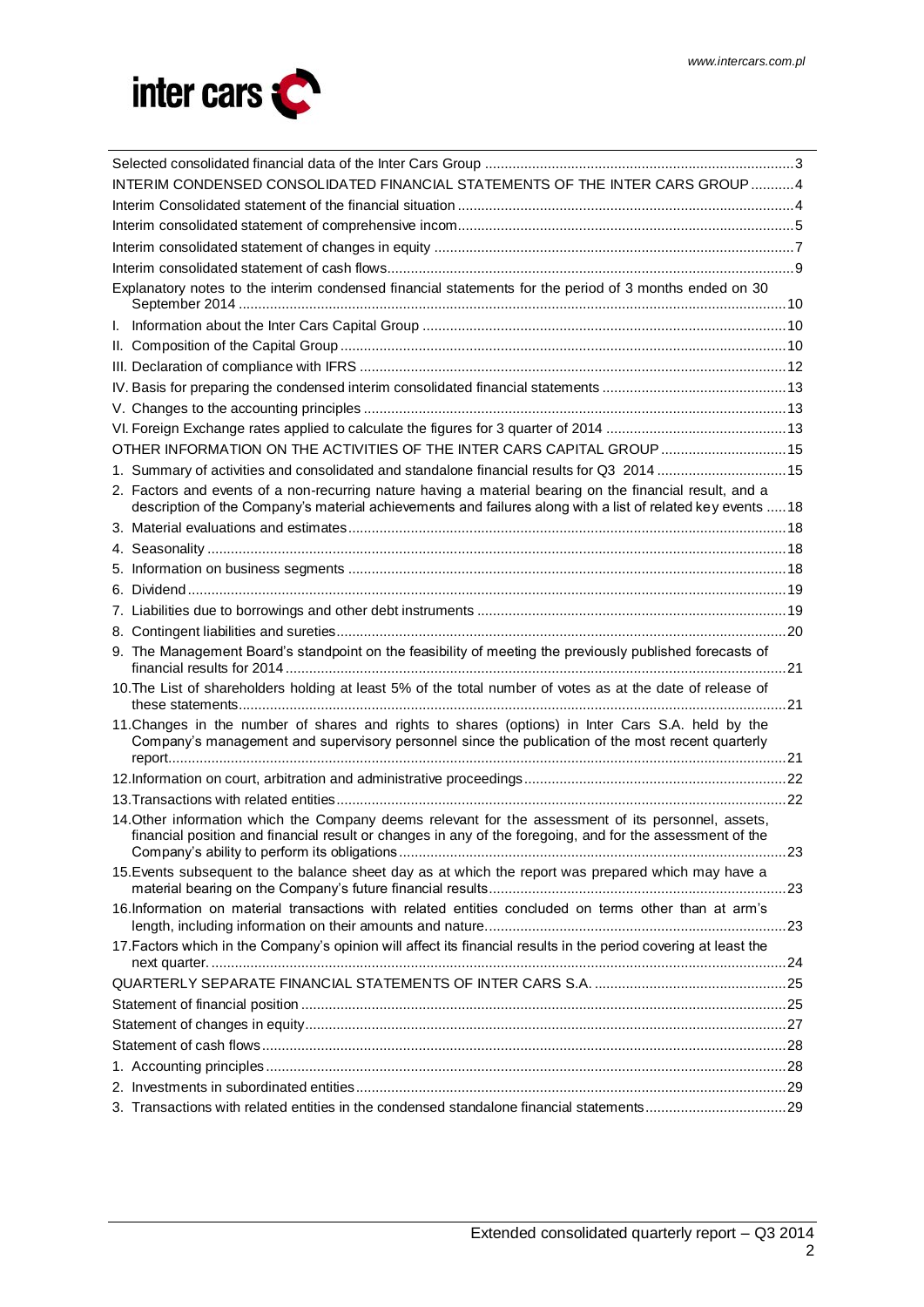#### <span id="page-2-0"></span>**Selected consolidated financial data of the Inter Cars Group**

The following exchange rates were applied to calculate selected financial data in EUR:

- for balance sheet items the National Bank of Poland exchange rate of 30 September 2014 1 EUR = PLN 4.1755, and the National Bank of Poland exchange rate of 30 September 2013 – 1 EUR = PLN 4.2163
- for the profit and loss account and cash flow items the National Bank of Poland Exchange rate constituting the average National Bank of Poland exchange rate announced on the last day of each month of the 3 quarters of 2014 and 2013, respectively: 1 EUR = PLN 4.1803 and 1 EUR = PLN 4.2231 PLN.

|                                    | for the period of 9 months ended on 30 September |                           |                           |                              |  |  |
|------------------------------------|--------------------------------------------------|---------------------------|---------------------------|------------------------------|--|--|
|                                    | 2014                                             | 2013                      | 2014                      | 2013                         |  |  |
|                                    | in thousand<br><b>PLN</b>                        | in thousand<br><b>PLN</b> | in thousand<br><b>EUR</b> | in<br>thousand<br><b>EUR</b> |  |  |
| Information on growth and profits  |                                                  |                           |                           |                              |  |  |
| Sales margin                       | 30,86%                                           | 31,70%                    |                           |                              |  |  |
| <b>EBITDA</b>                      | 210,402                                          | 180,203                   | 50,332                    | 42,671                       |  |  |
| EBITDA as percentage of sales      | 7,38%                                            | 7,00%                     |                           |                              |  |  |
| EBITDA (for 12 consecutive months) | 262,578                                          | 228,996                   | 62,813                    | 54,225                       |  |  |
| Net debt / EBITDA                  | 1.99                                             | 1.86                      |                           |                              |  |  |
| Basic earnings per share (PLN)     | 10.01                                            | 7.88                      | 2.40                      | 1.86                         |  |  |
| Diluted earnings per share (PLN)   | 10.01                                            | 7.88                      | 2.40                      | 1.86                         |  |  |
| Operating profit                   | 178,895                                          | 151,301                   | 42,795                    | 35,827                       |  |  |
| Net profit                         | 141,894                                          | 111,579                   | 33,943                    | 26,421                       |  |  |
| <b>Cash flows</b>                  |                                                  |                           |                           |                              |  |  |
| Operating cash flows               | (40, 384)                                        | 83,452                    | (9,661)                   | 19,761                       |  |  |
| Investing cash flows               | (21, 917)                                        | (23, 962)                 | (5, 243)                  | (5,674)                      |  |  |
| Financing cash flows               | 72,179                                           | (40, 012)                 | 17,266                    | (9, 475)                     |  |  |
| <b>Employment and branches</b>     |                                                  |                           |                           |                              |  |  |
| Employees                          |                                                  |                           |                           |                              |  |  |
| Parent company                     | 350                                              | 388                       |                           |                              |  |  |
| Subsidiaries                       | 1,248                                            | 1,208                     |                           |                              |  |  |
| <b>Branches</b>                    |                                                  |                           |                           |                              |  |  |
| Parent company                     | 167                                              | 154                       |                           |                              |  |  |
| Subsidiaries                       | 159                                              | 134                       |                           |                              |  |  |

|                                                   | As at                     |                           | As at              |                               |
|---------------------------------------------------|---------------------------|---------------------------|--------------------|-------------------------------|
|                                                   | 30.09.2014                | 31.12.2013                | 30,09,2014         | 31.12.2013                    |
| Consolidated statement of the financial situation | in thousand<br><b>PLN</b> | in thousand<br><b>PLN</b> | in thousand<br>EUR | in.<br>thousand<br><b>EUR</b> |
| Cash and cash equivalents                         | 60.075                    | 50.197                    | 14.387             | 12,104                        |
| Balance sheet total                               | 2.052.217                 | 1,696,612                 | 491.490            | 409.098                       |
| Loans, borrowings and finance lease               | 582.614                   | 479.726                   | 139,532            | 115,675                       |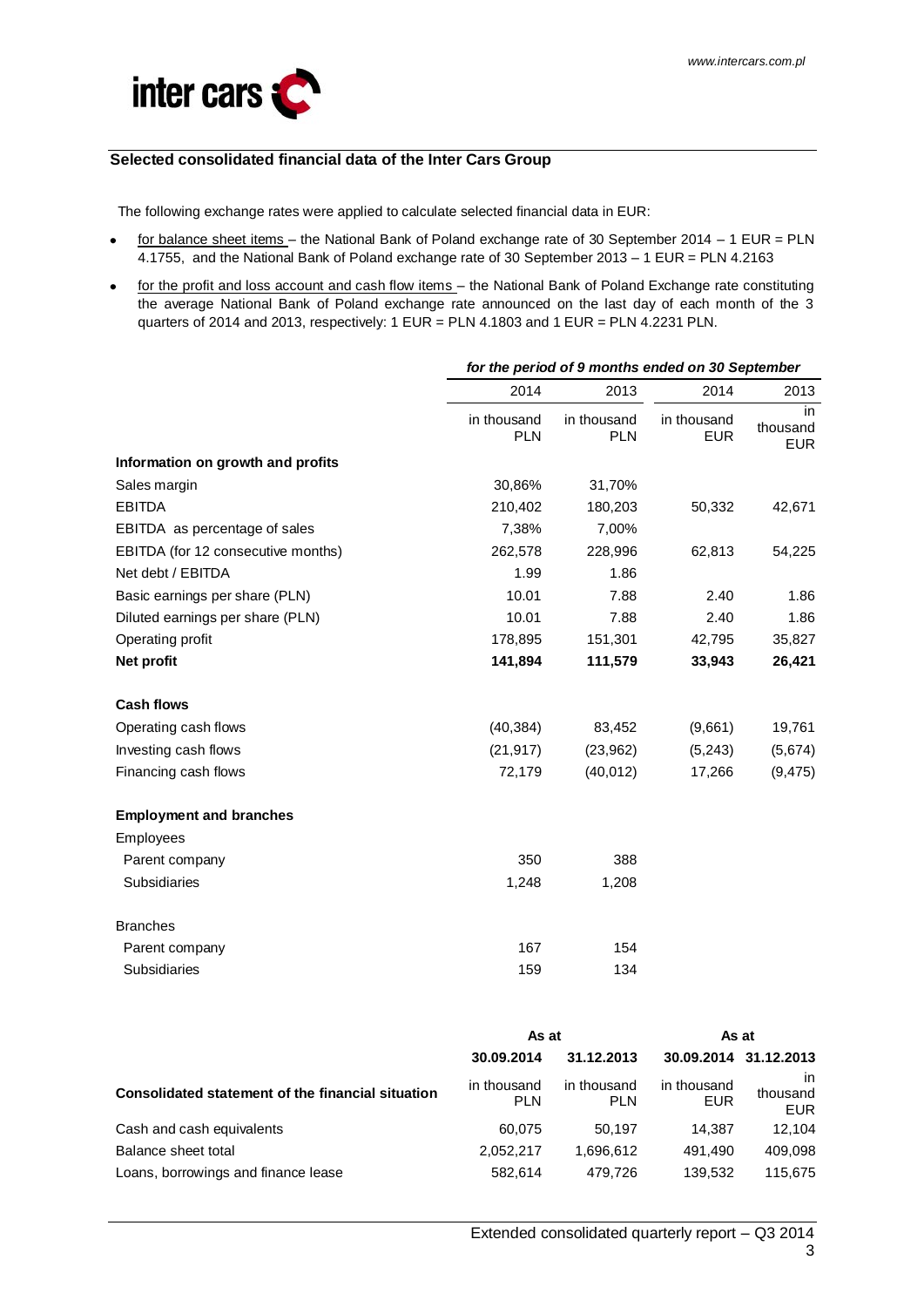

Equity attributable to the shareholders of the parent 1,031,575 903,766 247,054 217,922<br>entity

## <span id="page-3-0"></span>**INTERIM CONDENSED CONSOLIDATED FINANCIAL STATEMENTS OF THE INTER CARS GROUP**

### <span id="page-3-1"></span>**Interim Consolidated statement of the financial situation**

|                                                                 | 30.09.2014     | 31.12.2013    |
|-----------------------------------------------------------------|----------------|---------------|
| (in thousand PLN)                                               | (not audited)  | (audited)     |
| <b>ASSETS</b>                                                   |                |               |
| <b>Non-current assets</b>                                       |                |               |
| Property, plant and equipment                                   | 224,301        | 219,446       |
| Investment property                                             | 24,935         | 25,825        |
| Intangible assets<br>Investments in related entities            | 154,839<br>121 | 160,861<br>45 |
| Investments available for sales                                 | 301            | 301           |
| Receivables                                                     | 13,251         | 11,722        |
| Deferred tax assets                                             | 31,411         | 26,922        |
|                                                                 | 449,159        | 445,122       |
| <b>Current assets</b>                                           |                |               |
| Inventories                                                     | 1,067,646      | 818,513       |
| Trade and other receivables                                     | 474,984        | 377,002       |
| Corporate income tax receivables                                | 353            | 5,778         |
| Assets available for sales                                      |                |               |
| Cash and cash equivalents                                       | 60,075         | 50,197        |
|                                                                 | 1,603,058      | 1,251,490     |
| <b>TOTAL ASSETS</b>                                             | 2,052,217      | 1,696,612     |
| <b>LIABILITIES</b>                                              |                |               |
| Share capital                                                   | 28,336         | 28,336        |
| Share premium account                                           | 259,530        | 259,530       |
| Statutory reserve funds                                         | 592,764        | 446,251       |
| Other capital reserves                                          | 5,935          | 5,935         |
| Foreign exchange gains /losses                                  | (7, 744)       | (3,718)       |
| Retained earnings                                               | 152,754        | 167,432       |
| Equity attributable to the shareholders of the parent<br>entity | 1,031,575      | 903,766       |
| <b>Non-controlling interest</b>                                 |                |               |
| <b>Total equity</b>                                             | 1,031,575      | 903,766       |
| Long-term liabilities                                           |                |               |
| Loan, borrowing and finance lease liabilities                   | 25,808         | 41,040        |
| Other long-term liabilities                                     | 1,228          | 284           |
| Deferred corporate income tax reserve                           | 12,828         | 8,750         |
|                                                                 | 39,864         | 50,074        |
| <b>Short-term liabilities</b>                                   |                |               |
| Trade and other liabilities                                     | 407,576        | 285,670       |
| Loan, borrowing and finance lease liabilities                   | 556,806        | 438,686       |
| Employee benefits                                               | 5,838          | 11,949        |
| Income tax liabilities                                          | 10,558         | 6,467         |
|                                                                 | 980,778        | 742,772       |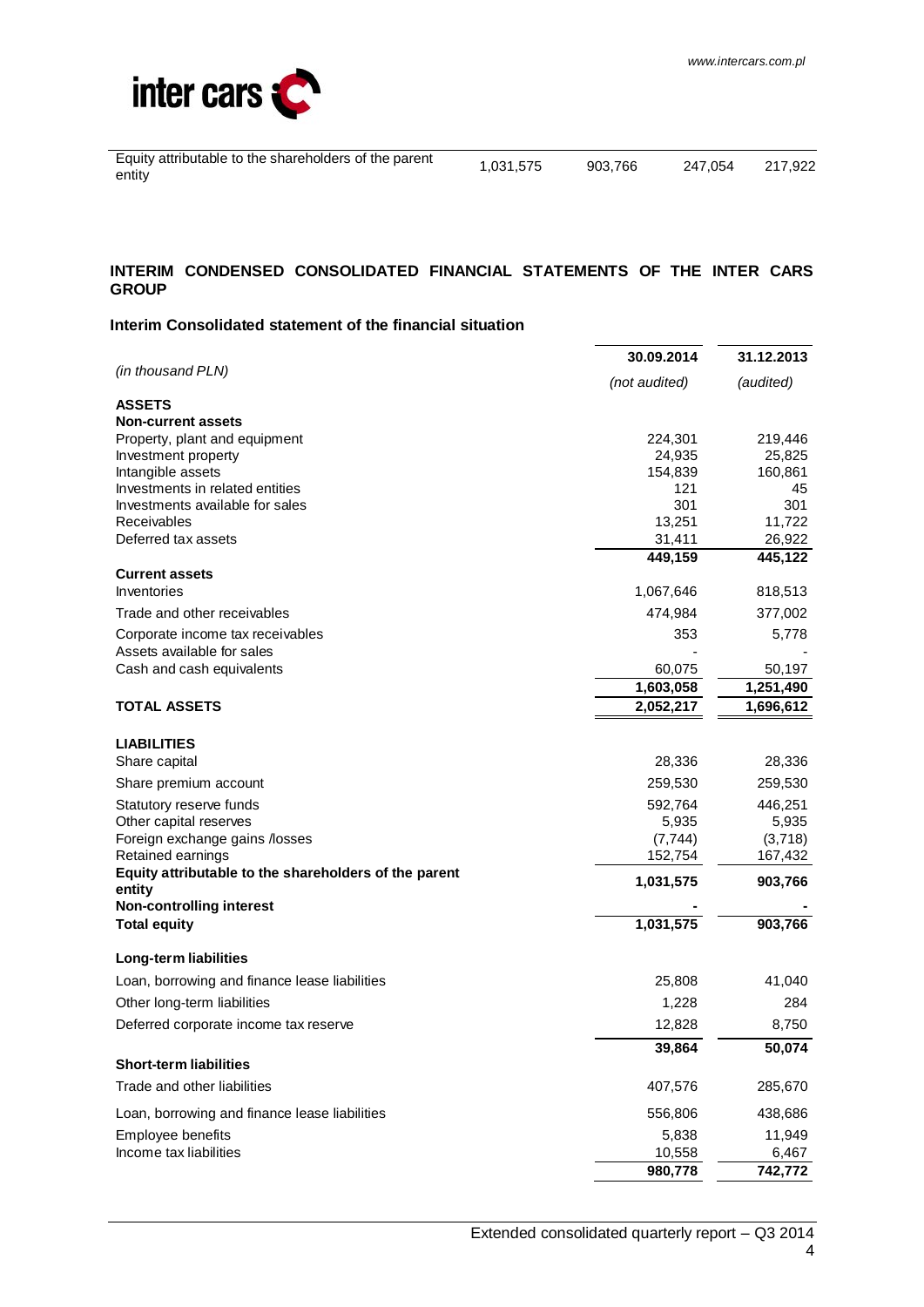

**TOTAL LIABILITIES 2,052,217 1,696,612**

## <span id="page-4-0"></span>**Interim consolidated statement of comprehensive incom**

| (in thousand PLN)                                            | for the period of 3<br>months ended on |            | for the period of 9 months<br>ended on 30 September |             |  |
|--------------------------------------------------------------|----------------------------------------|------------|-----------------------------------------------------|-------------|--|
|                                                              | 30.09.2014                             | 30.09.2013 | 30.09.2014                                          | 30.09.2013  |  |
| <b>Continued activity</b>                                    |                                        |            |                                                     |             |  |
| Sales revenues                                               | 997,127                                | 944,733    | 2,851,616                                           | 2,572,570   |  |
| Cost of sales                                                | (700,945)                              | (641, 316) | (1,971,530)                                         | (1,756,460) |  |
| Gross profit on sales                                        | 296,182                                | 303,417    | 880,086                                             | 816,110     |  |
| Other operating income                                       | (513)                                  |            |                                                     |             |  |
| Costs of sales and administrative costs                      | (120, 216)                             | (128, 116) | (378, 122)                                          | (359, 017)  |  |
| Distribution expenses                                        | (106, 802)                             | (107, 814) | (317, 538)                                          | (288, 785)  |  |
| Costs of the management options scheme                       |                                        |            |                                                     |             |  |
| Other operating expenses                                     | (695)                                  | (2,686)    | (5,531)                                             | (17,007)    |  |
| <b>Operating profit</b>                                      | 67,958                                 | 64,801     | 178,895                                             | 151,301     |  |
| Financial income                                             | 942                                    | 257        | 2,202                                               | 1,392       |  |
| Foreign exchange gains/losses                                | 120                                    | (70)       | 248                                                 | (299)       |  |
| <b>Financial expenses</b>                                    | (3,957)                                | (6, 547)   | (15, 841)                                           | (21, 790)   |  |
| Interest in associates                                       | 89                                     |            | 89                                                  |             |  |
| <b>Profit before tax</b>                                     | 65,152                                 | 58,441     | 165,593                                             | 130,604     |  |
| Income tax                                                   | (8,959)                                | (8, 415)   | (23, 699)                                           | (19,025)    |  |
| Net profit                                                   | 56,193                                 | 50,026     | 141,894                                             | 111,579     |  |
| Attributable to:                                             |                                        |            |                                                     |             |  |
| shareholders of the parent company                           | 56,193                                 | 50,026     | 141,894                                             | 111,579     |  |
| minority shareholders                                        |                                        |            |                                                     |             |  |
|                                                              | 56,193                                 | 50,026     | 141,894                                             | 111,579     |  |
| <b>OTHER COMPREHENSIVE INCOME</b>                            |                                        |            |                                                     |             |  |
| Foreign exchange gains /losses                               | 490                                    | (1,752)    | (4,026)                                             | 510         |  |
| Management options scheme                                    |                                        |            |                                                     |             |  |
| Total other comprehensive income, net                        | 490                                    | (1,752)    | (4,026)                                             | 510         |  |
| <b>COMPREHENSIVE INCOME</b>                                  | 56,683                                 | 48,274     | 137,868                                             | 112,089     |  |
|                                                              |                                        |            |                                                     |             |  |
| Net profit attributable to:                                  |                                        |            |                                                     |             |  |
| - shareholders of the parent company<br>- minority interests | 56,193                                 | 50,026     | 141,894                                             | 111,579     |  |
|                                                              | 56,193                                 | 50,026     | 141,894                                             | 111,579     |  |
| Comprehensive income attributable to:                        |                                        |            |                                                     |             |  |
| - shareholders of the parent company                         | 56,683                                 | 48,274     | 137,868                                             | 112,089     |  |
| - minority interests                                         |                                        |            |                                                     |             |  |
|                                                              | 56,683                                 | 48,274     | 137,868                                             | 112,089     |  |
| Earnings per share (PLN)                                     |                                        |            |                                                     |             |  |
| - basic                                                      | 3.97                                   | 3.53       | 10.01                                               | 7.88        |  |
| - diluted                                                    | 3.97                                   | 3.53       | 10.01                                               | 7.88        |  |
| Number of shares                                             | 14,168,100                             | 14,168,100 | 14,168,100                                          | 14,168,100  |  |
| Number of shares to be diluted                               | 14,168,100                             | 14,168,100 | 14,168,100                                          | 14,168,100  |  |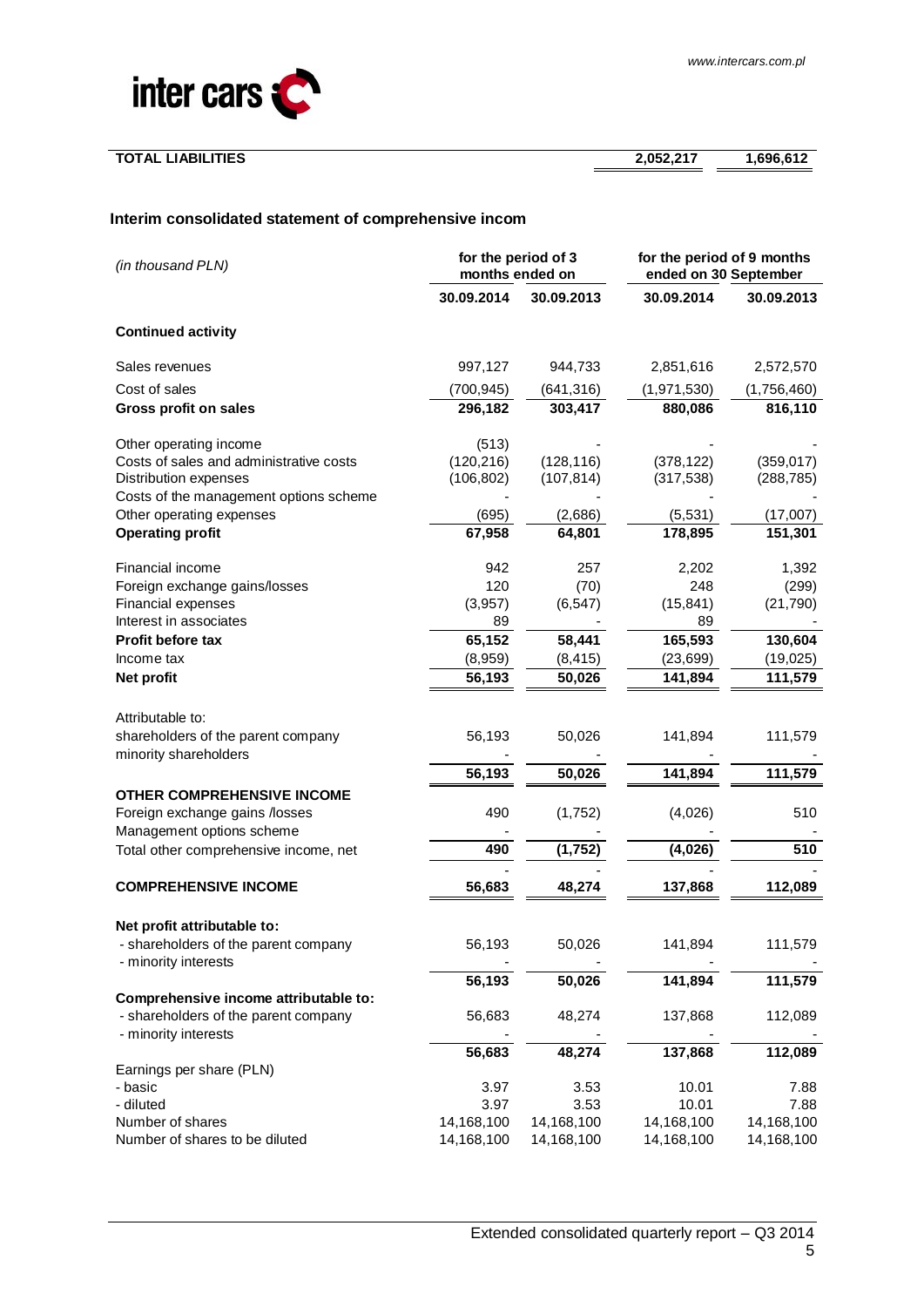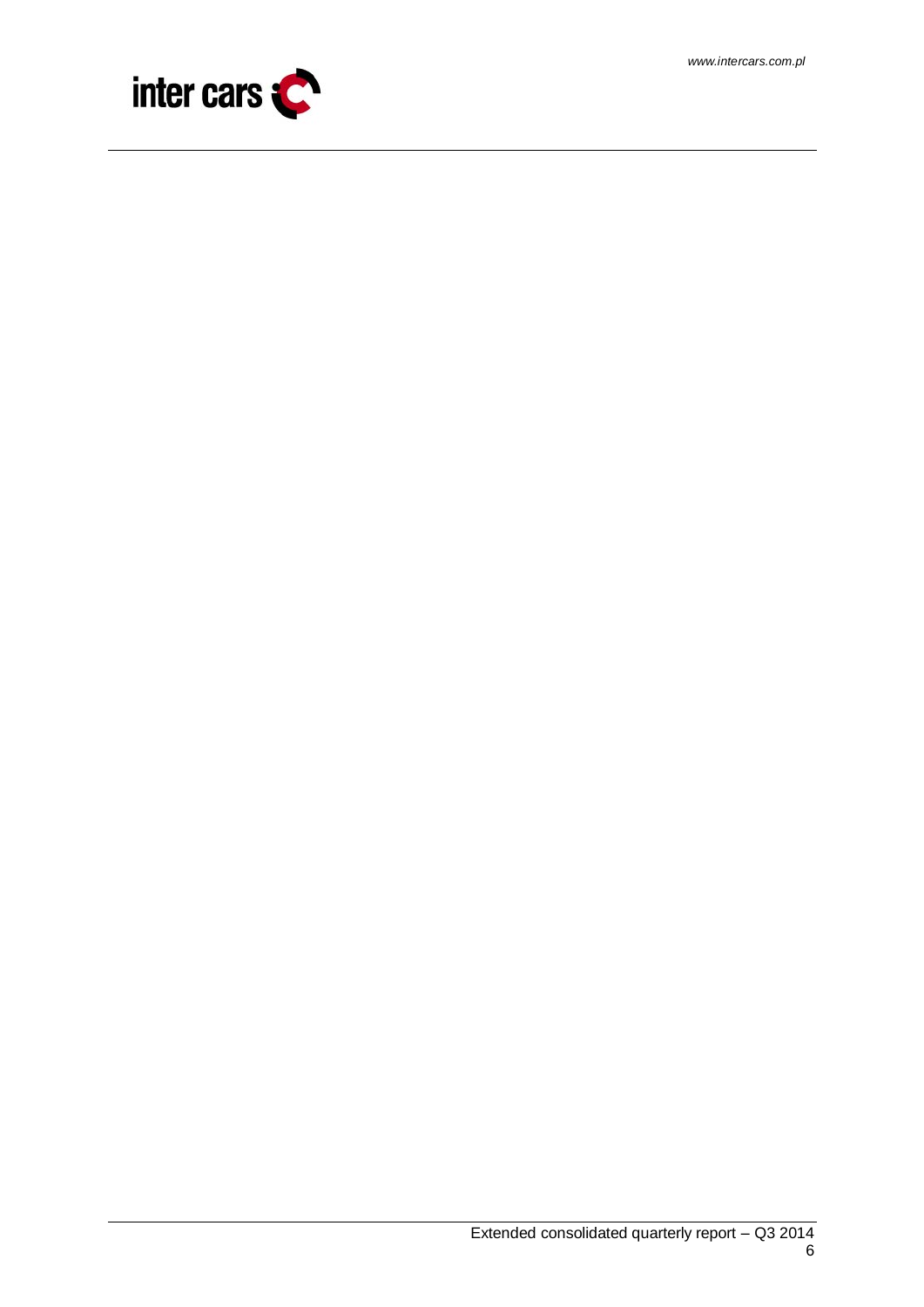

## **Interim consolidated statement of changes in equity**

#### **for the period from 1 January 2014 to 30 September 2014**

<span id="page-6-0"></span>

| (in thousand PLN)                                                             | Share capital | Share premium<br>account | Statutory<br>reserve<br>funds | Foreign<br>exchange<br>gains /losses | Other capital<br>reserves | Retained earnings | Equity attributable to the<br>shareholders of the<br>parent entity | Non-controlling<br>interest | <b>Total equity</b> |
|-------------------------------------------------------------------------------|---------------|--------------------------|-------------------------------|--------------------------------------|---------------------------|-------------------|--------------------------------------------------------------------|-----------------------------|---------------------|
| As at 1 January 2014                                                          | 28,336        | 259,530                  | 446,251                       | (3,718)                              | 5,935                     | 167,432           | 903,766                                                            |                             | 903,766             |
| <b>Statement of</b><br>comprehensive income                                   |               |                          |                               |                                      |                           |                   |                                                                    |                             |                     |
| Profit in the reporting period                                                |               |                          |                               |                                      |                           | 141,894           | 141,894                                                            |                             | 141,894             |
| Other comprehensive<br>income                                                 |               |                          |                               |                                      |                           |                   | $\mathbf{0}$                                                       |                             | $\boldsymbol{0}$    |
| Foreign exchange gains<br>/losses                                             |               |                          | $\blacksquare$                | (4,026)                              |                           |                   | (4,026)                                                            |                             | (4,026)             |
| <b>Total comprehensive</b><br>income                                          |               | $\blacksquare$           |                               | (4,026)                              |                           | 141,894           | 137,868                                                            | $\blacksquare$              | 137,868             |
| <b>Transactions with</b><br>shareholders                                      |               |                          |                               |                                      |                           |                   |                                                                    |                             |                     |
| Distribution of prior period<br>profit - dividend                             |               |                          |                               |                                      |                           | (10, 059)         | (10, 059)                                                          |                             | (10, 059)           |
| Distribution of retained<br>earnings - transfer to<br>statutory reserve funds |               | $\sim$                   | 146,513                       |                                      | $\overline{\phantom{a}}$  | (146, 513)        |                                                                    |                             |                     |
| As at 30 September 2014                                                       | 28,336        | 259,530                  | 592,764                       | (7, 744)                             | 5,935                     | 152,754           | 1,031,575                                                          |                             | 1,031,575           |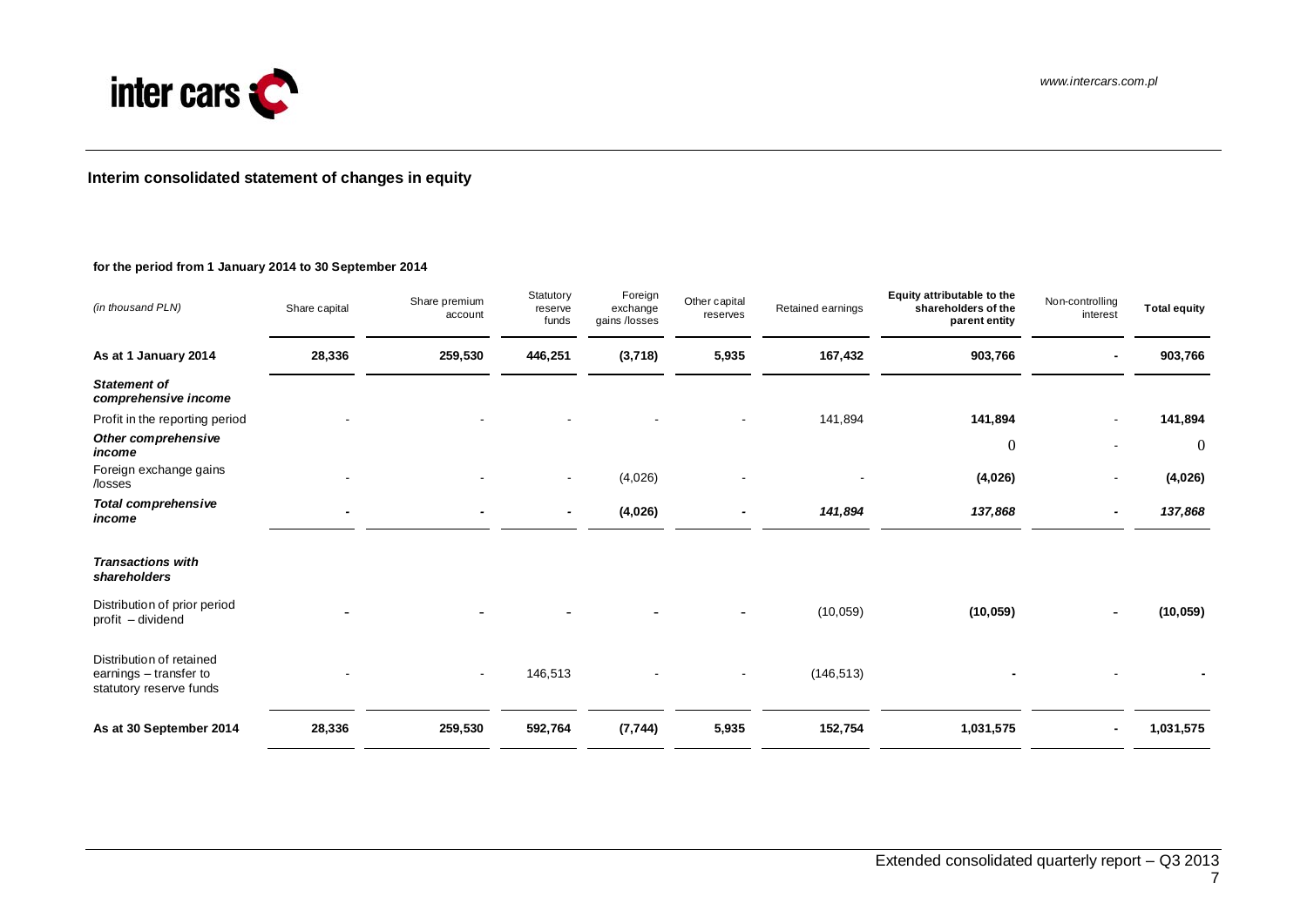

#### **for the period from 01 January 2013 to 30 September 2013**

| (in thousand PLN)                                                          | Share capital | Share<br>premium<br>account | Statutory<br>reserve funds | Foreign<br>exchange<br>gains /losses | Other capital<br>reserves | Retained earnings | <b>Equity attributable to</b><br>the shareholders of<br>the parent entity | Non-controlling<br>interest | <b>Total equity</b> |
|----------------------------------------------------------------------------|---------------|-----------------------------|----------------------------|--------------------------------------|---------------------------|-------------------|---------------------------------------------------------------------------|-----------------------------|---------------------|
| As at 01 January 2013                                                      | 28,336        | 259,530                     | 373,750                    | (2,400)                              | 5,935                     | 92,096            | 757,247                                                                   |                             | 757,247             |
| adjustments due to fundamental<br>errors                                   |               |                             |                            |                                      |                           | (571)             | (571)                                                                     |                             | (571)               |
| As at 1 January 2013, after<br>adjustments                                 |               |                             |                            |                                      |                           | 91,525            | 756,676                                                                   |                             | 756,676             |
| Statement of comprehensive income                                          |               |                             |                            |                                      |                           |                   |                                                                           |                             |                     |
| Profit in the reporting period                                             |               |                             |                            |                                      | $\overline{\phantom{a}}$  | 111,579           | 111,579                                                                   |                             | 111,579             |
| Other comprehensive income                                                 |               |                             |                            |                                      |                           |                   |                                                                           |                             |                     |
| Foreign exchange gains /losses                                             |               |                             | ۰                          | 510                                  |                           |                   | 510                                                                       |                             | 510                 |
| Total comprehensive income                                                 |               |                             |                            | 510                                  |                           | 111,579           | 112,089                                                                   |                             | 112,089             |
| <b>Transactions with shareholders</b>                                      |               |                             |                            |                                      |                           |                   |                                                                           |                             |                     |
| Distribution of retained earnings -<br>transfer to statutory reserve funds |               | $\blacksquare$              | 72,501                     |                                      | $\overline{\phantom{a}}$  | (72, 501)         |                                                                           | $\overline{\phantom{a}}$    |                     |
| As at 30 September 2013                                                    | 28,336        | 259,530                     | 446,251                    | (1,890)                              | 5,935                     | 130,603           | 868,765                                                                   |                             | 868,765             |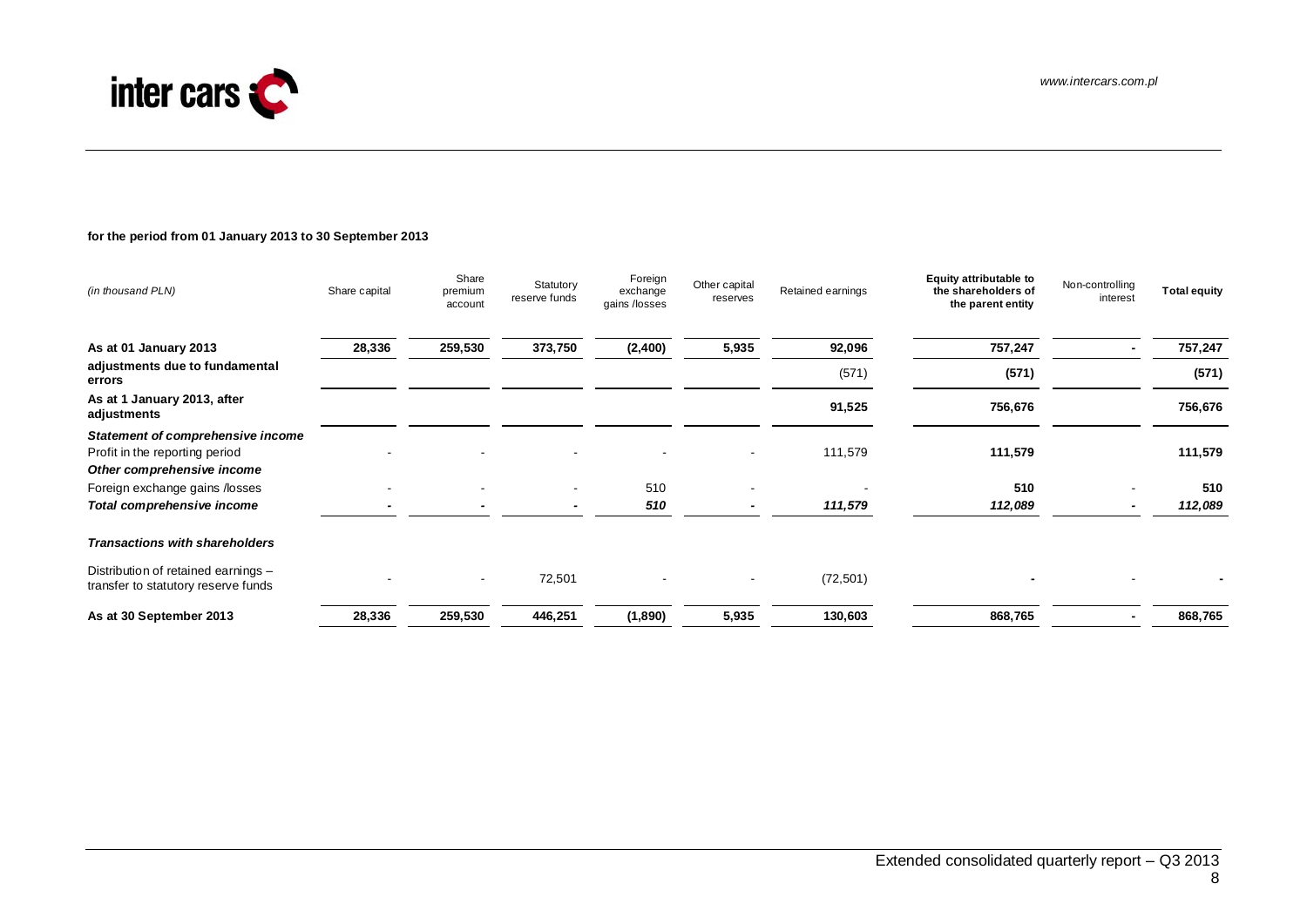

## <span id="page-8-0"></span>**Interim consolidated statement of cash flows**

| (in thousand PLN)                                                                              | 01.01.2014<br>30.09.2014 | 01.01.2013<br>30.09.2013 |
|------------------------------------------------------------------------------------------------|--------------------------|--------------------------|
| Cash flows from operating activities                                                           |                          |                          |
| Profit before tax                                                                              | 165,593                  | 130,604                  |
| Adjustments:<br>Depreciation and amortization                                                  | 31,507                   | 28,902                   |
| Foreign exchange gains /losses                                                                 | (3,778)                  | 211                      |
| (Profit) /loss on the sale of property, plant and equipment                                    | (614)                    | (347)                    |
| Net interest                                                                                   | 13,539                   | 14,092                   |
| (Gain)/loss on revaluation of investment property                                              |                          |                          |
| Other adjustments, net                                                                         | 97                       | 5,406                    |
| Operating profit before changes in the working capital                                         | 206,344                  | 178,868                  |
| Change in inventories                                                                          | (249, 133)               | (214, 986)               |
| Change in receivables                                                                          | (109, 626)               | (67, 443)                |
| Change in short-term liabilities                                                               | 126,249                  | 205,905                  |
| Cash generated by operating activities                                                         | (26, 166)                | 102,344                  |
| Corporate income tax paid                                                                      | (14, 219)                | (18, 891)                |
| Net cash from operating activities                                                             | (40, 384)                | 83,452                   |
| Cash flow from investing activities                                                            |                          |                          |
| Proceeds from the sale of intangible assets, investment                                        | 7,575                    | 5,683                    |
| property, property, plant and equipment                                                        |                          |                          |
| Proceeds from the sale of shares<br>Acquisition of intangible assets, investment property, and | 20                       |                          |
| property, plant and equipment                                                                  | (30,050)                 | (33,205)                 |
| Cost of acquisition of shares in other entities                                                | (28)                     |                          |
| Repayment of loans granted                                                                     | 2,200                    | 9,011                    |
| Loans granted<br>Interest received                                                             | (2,030)<br>396           | (6, 642)<br>1,191        |
| Net cash from investing activities                                                             | (21, 917)                | (23, 962)                |
|                                                                                                |                          |                          |
| Cash flow from financing activities                                                            | 128,463                  |                          |
| (repayments) / proceeds from loans and lease<br>Payment of finance lease liabilities           | (7, 710)                 | (18, 727)<br>(6, 430)    |
| Interest paid                                                                                  | (13, 878)                | (14, 855)                |
| Dividend paid                                                                                  | (10,059)                 |                          |
| Payment of the reverse factoring                                                               | (24, 637)                |                          |
| Net cash from financing activities                                                             | 72,179                   | (40, 012)                |
| Net change in cash and cash equivalents                                                        | 9,878                    | 19,478                   |
| Cash and cash equivalents at the beginning of the<br>period                                    | 50,197                   | 36,948                   |
| Cash and cash equivalents at the end of the period                                             | 60,075                   | 56,426                   |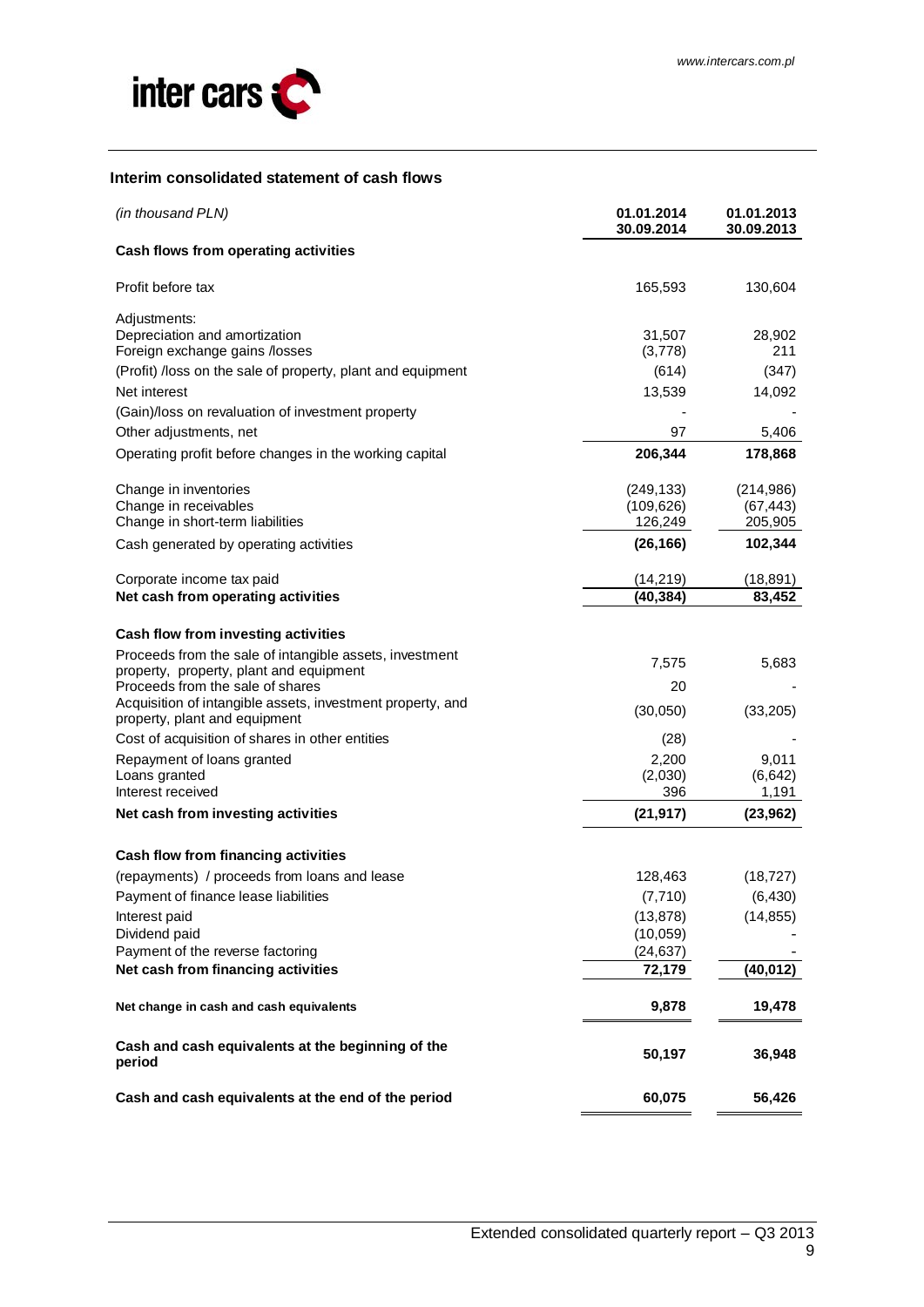

<span id="page-9-0"></span>**Explanatory notes to the interim condensed financial statements for the period of 3 months ended on 30 September 2014**

#### <span id="page-9-1"></span>**I. Information about the Inter Cars Capital Group**

#### **Scope of activities**

The principal activities of Grupa Kapitałowa Inter Cars Spółka Akcyjna (hereinafter referred to as "the Group," "the Inter Cars Capital Group," the Inter Cars Group") are import and distribution of spare parts for passenger cars and commercial vehicles.

#### **Registered seat – the parent entity**

Inter Cars S.A. ul. Powsińska 64 02-903 Warsaw Poland

*Central Warehouse:* ul. Gdańska 15 05-152 Czosnów nearby/Warsaw

#### **Contact details**

tel. (+48-22) 714 19 16 fax. (+48-22) 714 19 18 bzarzadu@intercars.eu relacje.inwestorskie@intercars.eu www.intercars.com.pl

#### **Supervisory Board**

Andrzej Oliszewski, President Piotr Płoszajski Maciej Oleksowicz Michał Marczak Jacek Klimczak

#### **Management Board**

Robert Kierzek, President Krzysztof Soszyński, Vice-President Krzysztof Oleksowicz Witold Kmieciak Wojciech Twaróg

#### **Statutory auditor**

KPMG Audyt Sp. z ograniczoną odpowiedzialnością, sp. k. ul. Chłodna 51 00-867 Warsaw

#### <span id="page-9-2"></span>**II. Composition of the Capital Group**

The parent company, Inter Cars S.A. ("the Company") is registered in Poland. The interim consolidated financial statements for the period ended on 30 September 2014 contain information about the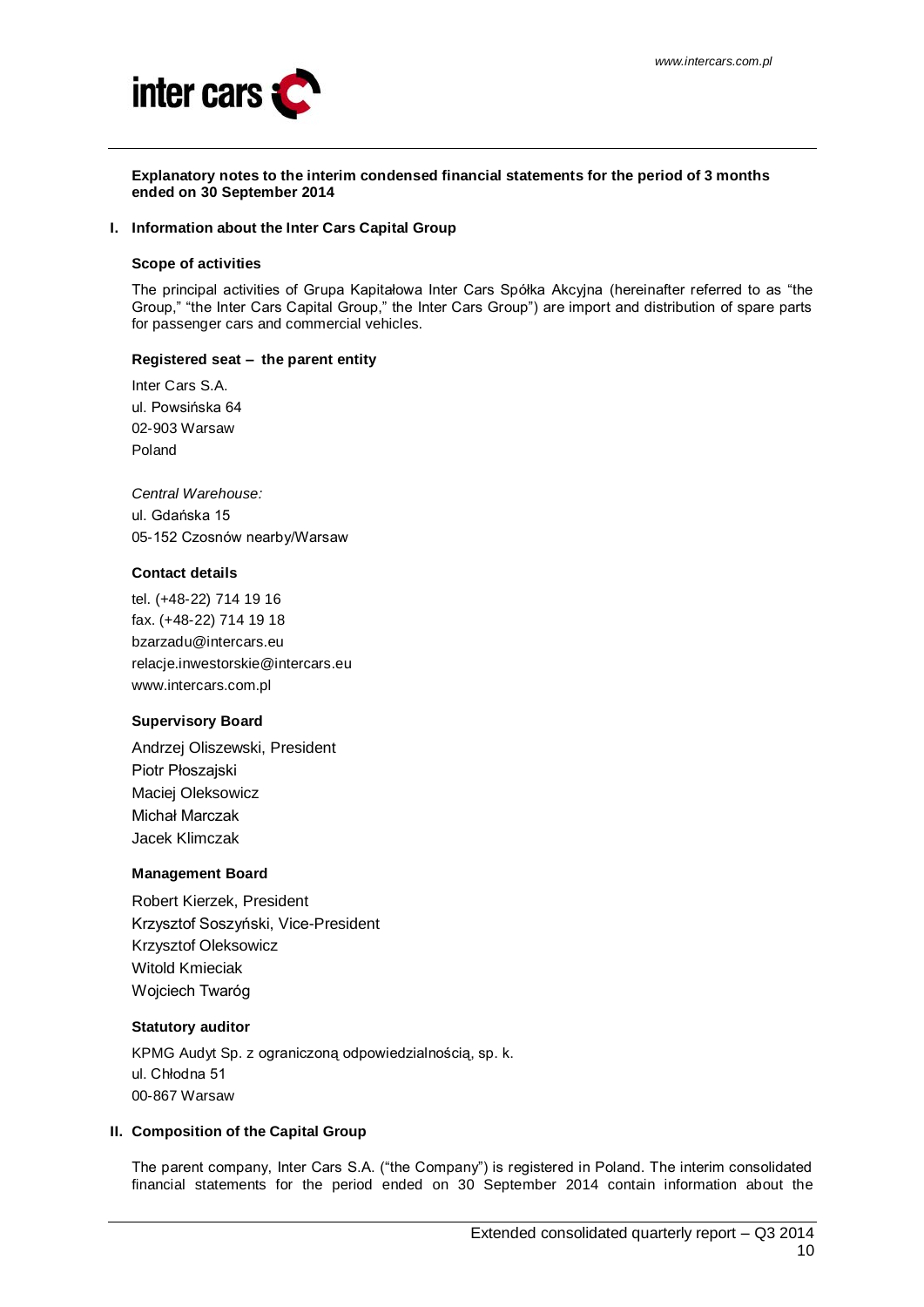

company, its subsidiaries referred to as the Inter Cars Capital Group ("the Group"), and about the Group's share in related entities.

The consolidated financial statements of the Inter Cars Capital Group for the period ended on 31 December 2013 are available at www.intercars.com.pl.

As at 30 September 2014, the following entities comprised the Inter Cars Capital Group: Inter Cars S.A. as the parent entity, and 27 other entities, including:

- 25 subsidiaries of Inter Cars S.A.  $\bullet$
- $\bullet$ 1 indirect subsidiary of Inter Cars S.A.

The Group also holds shares in a related entity.

| Name of entity                                       | Registered<br>Scope of activities<br>seat |                                                                                                                             | Consolidatio<br>n method |                          | % of the Group's share in<br>the share capital |
|------------------------------------------------------|-------------------------------------------|-----------------------------------------------------------------------------------------------------------------------------|--------------------------|--------------------------|------------------------------------------------|
|                                                      |                                           |                                                                                                                             |                          | 30.09.2014               | 30.09.2013                                     |
|                                                      | <b>Parent company</b>                     |                                                                                                                             |                          |                          |                                                |
| Inter Cars S.A.                                      | Warsaw                                    | Import and distribution of spare<br>parts for passenger cars and<br>commercial vehicles                                     | full                     | <b>Not</b><br>applicable | <b>Not</b><br>applicable                       |
|                                                      | <b>Direct subsidiaries</b>                |                                                                                                                             |                          |                          |                                                |
| Inter Cars Ukraine                                   | Ukraine,<br>Khmelnitsky                   | Distribution of spare parts for<br>passenger cars and commercial<br>vehicles                                                | full                     | 100%                     | 100%                                           |
| Q-service Sp. z o.o.                                 | Czastków<br>Mazowiecki                    | Advisory services, organization of<br>trainings and seminars related to<br>automotive services and the<br>automotive market | full                     | 100%                     | 100%                                           |
| Lauber Sp. z o.o.                                    | Słupsk                                    | Remanufacturing of car parts                                                                                                | full                     | 100%                     | 100%                                           |
| Inter Cars Česká republika<br>S.I.O.                 | Czech<br>Republic,<br>Prague              | Distribution of spare parts for<br>passenger cars and commercial<br>vehicles                                                | full                     | 100%                     | 100%                                           |
| Feber Sp. z o.o.                                     | Warsaw                                    | Manufacture of motor vehicles,<br>trailers and semi-trailers                                                                | full                     | 100%                     | 100%                                           |
| IC Development & Finance<br>Sp. z o.o                | Warsaw                                    | Real estate development and lease                                                                                           | full                     | 100%                     | 100%                                           |
| Armatus sp. z o.o.                                   | Warsaw                                    | Distribution of spare parts for<br>passenger cars and commercial<br>vehicles                                                | full                     | 100%                     | 100%                                           |
| Inter Cars Slovenská<br>republika s.r.o.             | Slovakia,<br><b>Bratislava</b>            | Distribution of spare parts for<br>passenger cars and commercial<br>vehicles                                                | full                     | 100%                     | 100%                                           |
| Inter Cars Lietuva UAB                               | Lithuania,<br><b>Vilnus</b>               | Distribution of spare parts for<br>passenger cars and commercial<br>vehicles                                                | full                     | 100%                     | 100%                                           |
| JC Auto s.r.o.                                       | Czech<br>Republic,<br>Karvina-<br>Darkom  | The Company does not carry out<br>operating activities                                                                      | full                     | 100%                     | 100%                                           |
| JC Auto S.A.                                         | Belgium,<br>BrainL'Allued                 | Distribution of spare parts for<br>passenger cars and commercial<br>vehicles                                                | full                     | 100%                     | 100%                                           |
| Inter Cars Hungária Kft                              | Hungary,<br><b>Budapest</b>               | Distribution of spare parts for<br>passenger cars and commercial<br>vehicles                                                | full                     | 100%                     | 100%                                           |
| Inter Cars Italia s.r.I<br>(formerly JC Auto s.r.l.) | Italy, Milan                              | Distribution of spare parts for<br>passenger cars and commercial<br>vehicles                                                | full                     | 100%                     | 100%                                           |
| Inter Cars d.o.o.                                    | Croatia,<br>Zagreb                        | Distribution of spare parts for<br>passenger cars and commercial<br>vehicles                                                | full                     | 100%                     | 100%                                           |
| Inter Cars Romania s.r.l.                            | Romania,<br>Cluj-Napoca                   | Distribution of spare parts for<br>passenger cars and commercial<br>vehicles                                                | full                     | 100%                     | 100%                                           |
| Inter Cars Cyprus Limited                            | Cyprus,<br>Nicosia                        | Distribution of spare parts for<br>passenger cars and commercial<br>vehicles                                                | full                     | 100%                     | 100%                                           |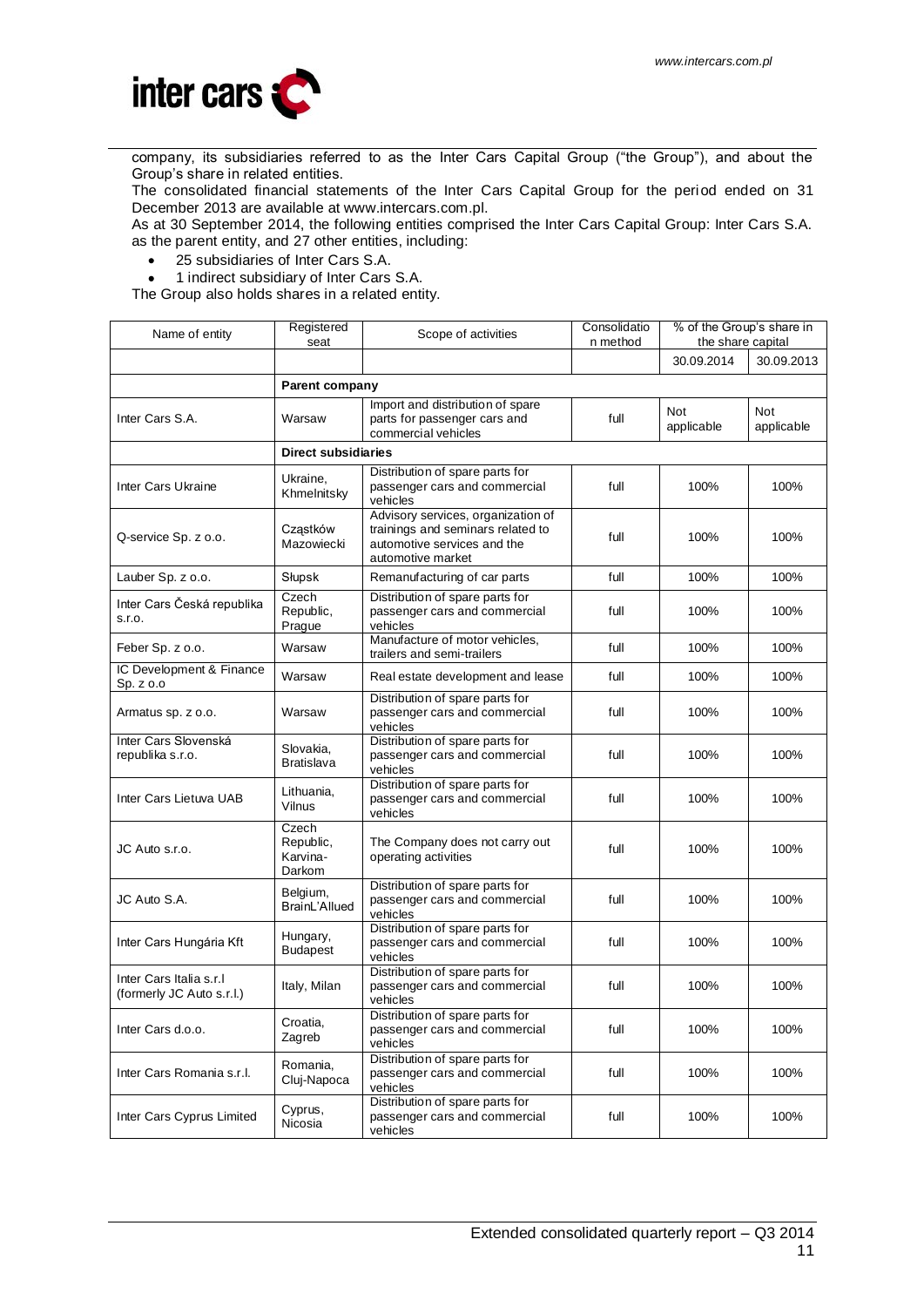

| Name of entity                                      | Registered<br>Scope of activities<br>seat |                                                                                                             | Consolidatio<br>n method | % of the Group's share in<br>the share capital |            |
|-----------------------------------------------------|-------------------------------------------|-------------------------------------------------------------------------------------------------------------|--------------------------|------------------------------------------------|------------|
|                                                     |                                           |                                                                                                             |                          | 30.06.2014                                     | 30.06.2013 |
| Inter Cars Latvija SIA                              | Latvia, Riga                              | Distribution of spare parts for<br>passenger cars and commercial<br>vehicles                                | full                     | 100%                                           | 100%       |
| Cleverlog-Autoteile GmbH                            | Germany,<br><b>Berlin</b>                 | Distribution of spare parts for<br>passenger cars and commercial<br>vehicles                                | full                     | 100%                                           | 100%       |
| Inter Cars Bulgaria Ltd.                            | Bulgaria,<br>Sofia                        | Distribution of spare parts for<br>passenger cars and commercial<br>vehicles                                | full                     | 100%                                           | 100%       |
| Inter Cars Marketing<br>Services Sp. z o.o.         | Warsaw                                    | Advertising, market and public<br>opinion research                                                          | full                     | 100%                                           | 100%       |
| ILS Sp. z o.o.                                      | Nadarzyn                                  | Logistics services                                                                                          | full                     | 100%                                           | 100%       |
| Inter Cars Malta Holding<br>Limited                 | Malta                                     | Assets management                                                                                           | full                     | 100%                                           | 100%       |
| Q-service Truck Sp. z o.o.                          | Warsaw                                    | Sale of delivery vans and trucks                                                                            | full                     | 100%                                           |            |
| Inter Cars d o.o. (Slovenia)                        | Slovenia,<br>Ljubljana                    | Distribution of spare parts for<br>passenger cars and commercial<br>vehicles                                | full                     | 100%                                           |            |
| <b>Indirect subsidiaries</b>                        |                                           |                                                                                                             |                          |                                                |            |
| Inter Cars Malta Limited                            | Malta                                     | Sale of spare parts and advisory<br>services related to automotive<br>services and the automotive<br>market | full                     | 100%                                           | 100%       |
| <b>Associated entities</b>                          |                                           |                                                                                                             |                          |                                                |            |
| <b>SMIOC FRENOPLAST</b><br>Bułhak i Cieślawski S.A. | Szczytno                                  | Manufacture of friction linings and<br>materials                                                            | equity<br>method         | 49%                                            | 49%        |
| InterMeko Europa Sp. z<br>0.0.                      | Warsaw                                    | Control and assessment of spare<br>parts, components and accessories                                        | equity<br>method         | 50%                                            |            |

\* The company started operational activity in 2Q2014.

In the reporting period there were no changes in the structure of the entity, including business combinations, takeovers or sales entities of the Capital Group of the Company, long-term investments, division, restructurization or cessation of business activities.

#### **Stock exchange listings**

The shares of Inter Cars S.A., i.e. the parent entity, are listed on the Warsaw Stock Exchange in the continuous trading system.

#### <span id="page-11-0"></span>**III. Declaration of compliance with IFRS**

The condensed interim consolidated financial statements of the Inter Cars Capital Group were prepared for the period of 9 months ended on 30 September 2014.

The condensed interim financial statements covering three quarters of 2014 comply with the requirements of the International Accounting Standard IAS 34 *"Interim Financial Reporting"* related to interim financial statements.

The condensed interim financial statements of the Group are published together with the condensed standalone interim financial statements. The condensed standalone interim financial statements of the Company should be read together with the condensed interim consolidated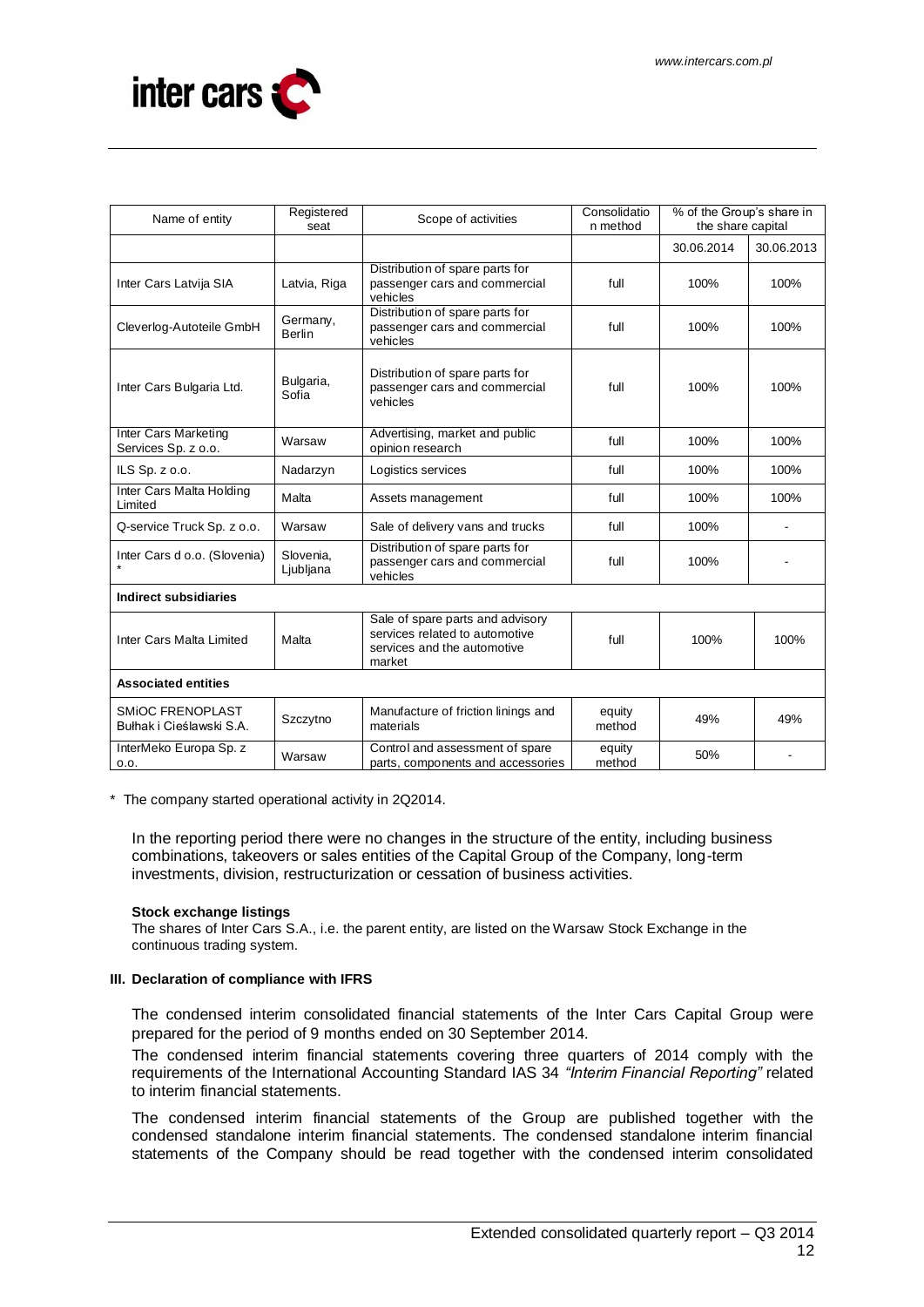

financial statements of the Group in order to have a comprehensive view of the financial result and the financial situation of the company.

Preparation of financial statements in accordance with IFRS requires application of specific accounting estimates. It also requires form the Management Board to use its own judgement with regard to application of the accounting standards adopted by the Group. The areas a higher degree of judgement or complexity, or areas where assumptions and estimates are significant to the financial statements are presented in note 14.

Interim condensed consolidated financial statement of Inter Cars S.A. Capital Group prepared for the period of 3 months ended on 30 September 2014 with explanatory notes to interim condensed financial statements and quarterly financial information of Inter Cars S.A. 3Q 2014 was approved by the Board of Managers for publication on 14 November 2014.

#### <span id="page-12-0"></span>**IV. Basis for preparing the condensed interim consolidated financial statements**

With the exception of the changes described in "Changes to the accounting principles," these condense interim financial statements were prepared by the Inter Cars Capital Group in accordance with the same accounting standards as those applied by the Group to prepare the consolidated financial statements for the period ended on 31st December 2013.

The condensed interim consolidated financial statements were prepared under the assumption that Group will continue as a going concern in the foreseeable future and that there are no circumstances indicating a threat to the continuance of its operations.

All values presented in the condensed interim financial statements are quoted in PLN '000, unless otherwise indicated.

#### <span id="page-12-1"></span>**V. Changes to the accounting principles**

During the reporting period the Group made no changes to the accounting principles.

#### <span id="page-12-2"></span>**VI. Foreign Exchange rates applied to calculate the figures for 3 quarter of 2014**

All financial figures presented in the report in EUR were translated according to the following exchange rates:

|                                                       | 2014   | 2013   |
|-------------------------------------------------------|--------|--------|
| exchange rate as at 30 September                      |        |        |
|                                                       | 4.1755 | 4.2163 |
| Average exchange rate in the period from 1 January to |        |        |
| 30 September                                          | 4.1803 | 4.2231 |

The following principles have been used to convert data presented in thousand EURO in selected financial data:

- the figures resulting from the profit and loss account the average exchange rate constituting the arithmetic mean of the exchange rates announced by President of the National Bank of Poland on the last day of each month of a given period;
- $\bullet$  the figures resulting from the balance sheet the exchange rate as at 30 September constituting the average EUR exchange rate announced on 30 September by the President of the National Bank of Poland;
- for translating the value of the share capital the average EUR exchange rates applicable on the day on which an increase in the share capital was registered.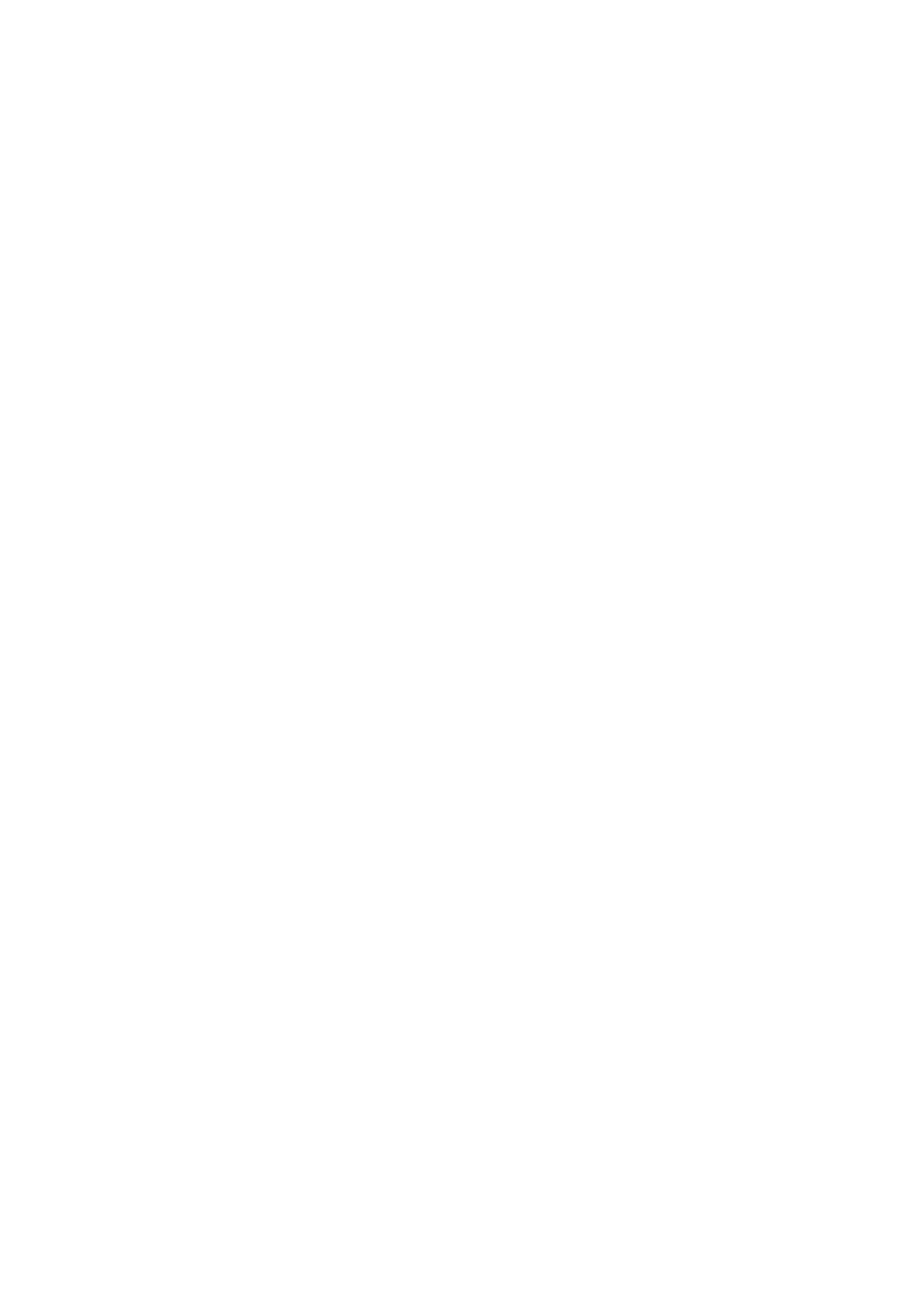

# <span id="page-14-0"></span>**OTHER INFORMATION ON THE ACTIVITIES OF THE INTER CARS CAPITAL GROUP**





<span id="page-14-1"></span>**1. Summary of activities and consolidated and standalone financial results for Q3 2014**

### **Summary of financial results of the Inter Cars Group**

- In Q3 2014, the Group recorded a **5,5% growth in consolidated sales revenues**  compared to the same period of 2013.
- Export sales understood as sales by the overseas distribution companies, and direct sales by Inter Cars S.A. to foreign clients (mainly to Eastern European markets) increased by nearly **13.4%** compared to the analogous period a year ago.
- The revenues of Inter Cars at home accounted for app. 64% of the total revenues of the Capital Group (taking into account consolidation exclusions). The overseas companies account for 28.6% of the Group's distribution activity. The Polish market remains the basic sales market for the Capital Group.
- **The consolidated sales margin** went down to **30,9%** from **31,7%** a decrease by 0.8% compared to the same period a year ago. The Board of Directors is expecting to keep the margin in the following quarters. In

reporting period the influence of exchange rates on margin was insignificant.

- The costs of sales and administration for 9 months of 2014 decreased by 5,3%and amounted to 10.8% compared to the same period of the previous year.
- The **consolidated gross sales profit** for 9 months of 2014 was **7.8%** higher than in the analogous period of the previous year, and amounted to PLN 63,976k.
- **The consolidated net profit increased by 27,2%** compared to the same period a year ago.
- In Q3 2014 the effective tax rate was 13.75% and was equal to the anticipated tax rate for 2014.

**Revenues increased in all geographical markets**. The Company has been consistently expanding its business in Central and Eastern Europe. This market displays a large potential of growth and a net profitability higher than the domestic market. The highest sales dynamics after 3 quarters of 2014 – compared to the same period of the previous year – (after translation to PLN and consolidation exclusions) was recorded by companies in the following countries: Latvia (169%), Hungary (94%), Bulgaria (83%), Romania (44%), Italy (24%), Croatia (22%). It should be noted that among companies the biggest impact on the Group's revenues are Lithuania (13%) the Czech Republic (9%) and Slovakia (3.1%).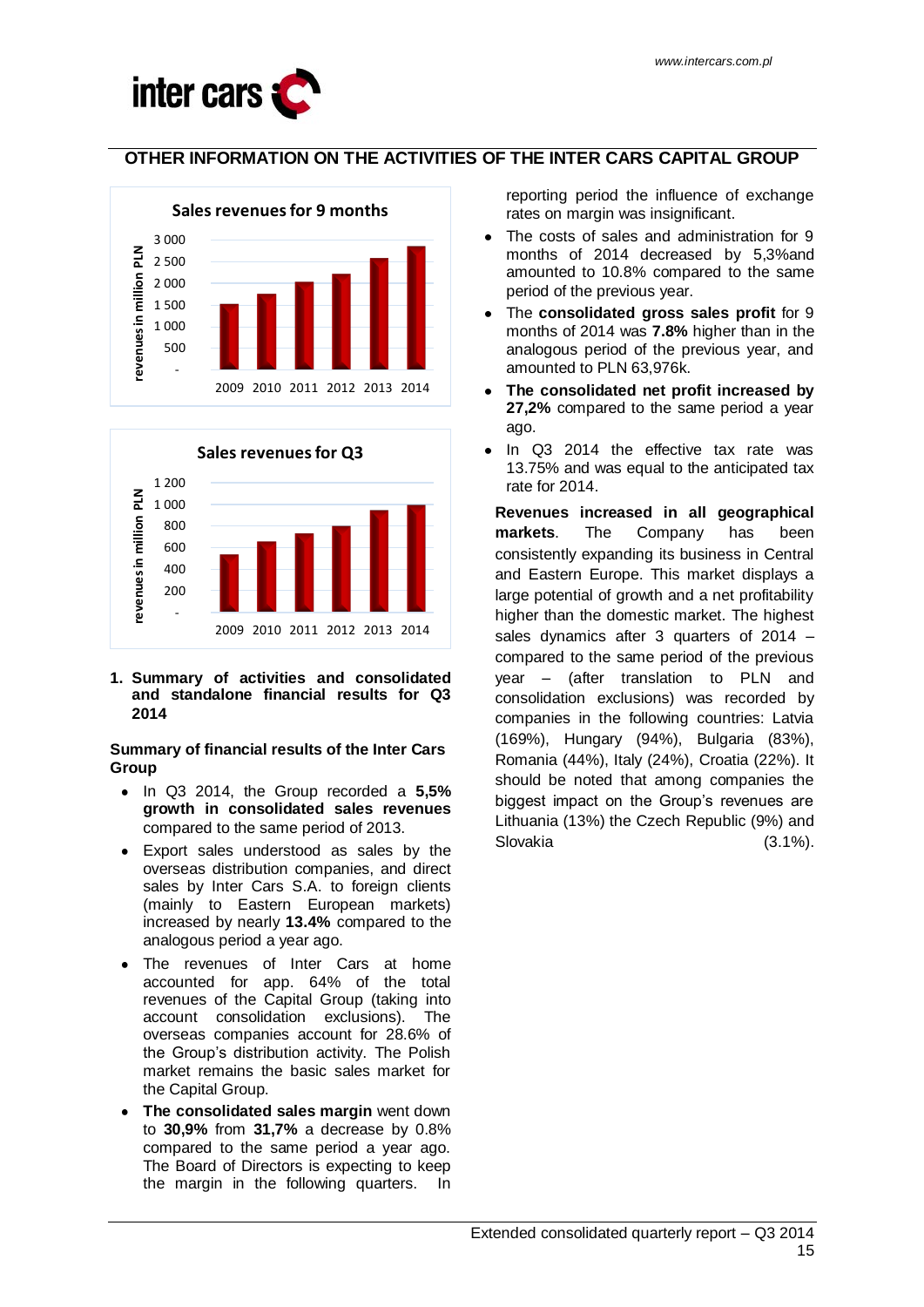

## **The underlying financial data of the Inter Cars S.A. Group for 3 quarters of 2014 were as follows:**

|                                                                 | for the period of 9 months<br>ended on 30 September |            | for the period of 9 months<br>ended on 30 September |            |
|-----------------------------------------------------------------|-----------------------------------------------------|------------|-----------------------------------------------------|------------|
|                                                                 | 2014                                                | 2013       | 2014                                                | 2013       |
| (000)                                                           | <b>PLN</b>                                          | <b>PLN</b> | <b>EUR</b>                                          | <b>EUR</b> |
| <b>Profit and loss account</b> (for the period)                 |                                                     |            |                                                     |            |
| Sales revenues                                                  | 2,851,616                                           | 2,572,570  | 682,156                                             | 609,166    |
| Gross profit (loss) on sales                                    | 880,086                                             | 816,110    | 210,532                                             | 193,249    |
| Net financial revenues / costs                                  | (13, 391)                                           | (20, 697)  | (3,204)                                             | (4,901)    |
| Operating profit (loss)                                         | 178,895                                             | 151,301    | 42,795                                              | 35,827     |
| Net profit (loss)                                               | 141,894                                             | 111,579    | 33,943                                              | 26,421     |
| <b>Other financial data</b>                                     |                                                     |            |                                                     |            |
| Operating cash flows                                            | (40, 384)                                           | 83,452     | (9,661)                                             | 19,761     |
| Investing cash flows                                            | (21, 917)                                           | (23,962)   | (5,243)                                             | (5,674)    |
| Financing cash flows                                            | 72,179                                              | (40, 012)  | 17,266                                              | (9, 475)   |
| Basic profit per share                                          | 10.02                                               | 7.88       | 2.40                                                | 1.86       |
| Sales margin                                                    | 30,86%                                              | 31,70%     |                                                     |            |
| <b>EBITDA</b> margin                                            | 7,38%                                               | 7,00%      |                                                     |            |
| Balance sheet (as at)                                           | 30.09.2014                                          | 31.12.2013 | 30.09.2014                                          | 31.12.2013 |
| Cash and cash equivalents                                       | 60,075                                              | 50,197     | 14,387                                              | 12,104     |
| Balance sheet total                                             | 2,052,217                                           | 1,696,612  | 491,490                                             | 409,098    |
| Loans, borrowings and finance lease                             | 582,614                                             | 479,726    | 139,532                                             | 115,675    |
| Equity attributable to the shareholders of the<br>parent entity | 1,031,575                                           | 903,766    | 247,054                                             | 217,922    |
| Non-controlling interest                                        |                                                     |            |                                                     |            |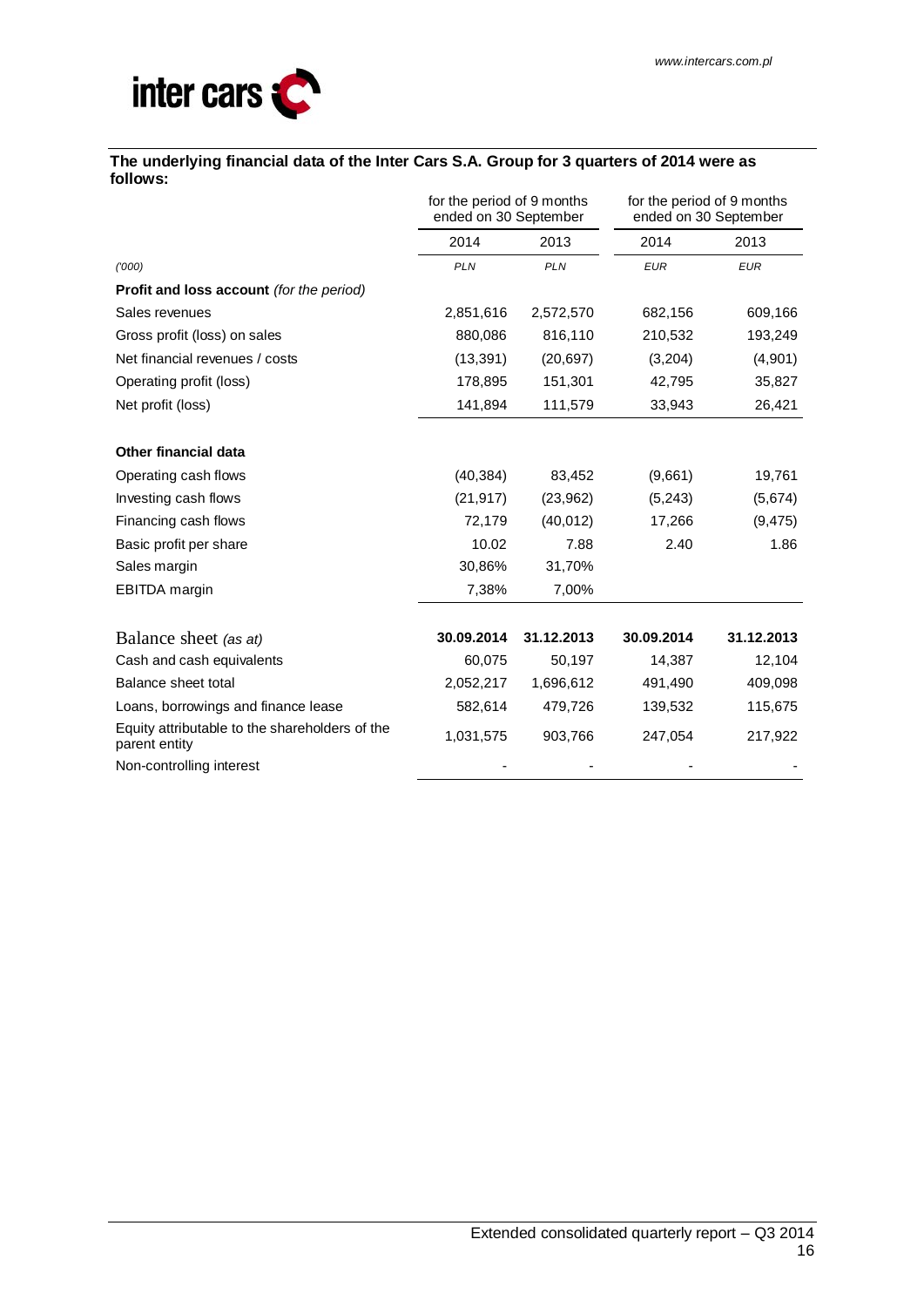

## **Overview of the financial results of the parent company – Inter Cars**

The underlying financial data of Inter Cars S.A. were as follows:

|                                                 | for the period of 9 months<br>ended on 30 September |            | for the period of 9<br>months ended on 30<br>September |            |
|-------------------------------------------------|-----------------------------------------------------|------------|--------------------------------------------------------|------------|
|                                                 | 2014                                                | 2013       | 2014                                                   | 2013       |
| (000)                                           | PLN                                                 | PLN        | <b>EUR</b>                                             | <b>EUR</b> |
| <b>Profit and loss account (for the period)</b> |                                                     |            |                                                        |            |
| Sales revenues                                  | 2,467,515                                           | 2,233,912  | 585,969                                                | 528,974    |
| Gross profit (loss) on sales                    | 641,967                                             | 607,894    | 152,450                                                | 143,945    |
| License fees                                    | (38, 130)                                           | (34, 425)  | (9,055)                                                | (8, 152)   |
| Net financial revenues / costs                  | 11,883                                              | 5,692      | 2,822                                                  | 1,348      |
| Operating profit (loss)                         | 66,561                                              | 81,007     | 15,806                                                 | 19,182     |
| Net profit (loss)                               | 67,070                                              | 73,439     | 15,928                                                 | 17,390     |
| <b>Other financial data</b>                     |                                                     |            |                                                        |            |
| Operating cash flows                            | 29,475                                              | 62,794     | 7,000                                                  | 14,869     |
| Investing cash flows                            | 1,321                                               | (14, 225)  | 314                                                    | (3,368)    |
| Financing cash flows                            | (37, 657)                                           | (38, 474)  | (8,943)                                                | (9, 110)   |
| Basic profit per share                          | 4.73                                                | 5.18       | 1.12                                                   | 1.23       |
| Sales margin                                    | 26,02%                                              | 27,20%     |                                                        |            |
| <b>EBITDA</b> margin                            | 3,48%                                               | 4,30%      |                                                        |            |
|                                                 |                                                     |            |                                                        |            |
| Balance sheet (as at)                           | 30.09.2014                                          | 31.12.2013 | 30.09.2014                                             | 31.12.2013 |
| Cash and cash equivalents                       | 8,941                                               | 15,802     | 2,156                                                  | 3,810      |
| Balance sheet total                             | 1,883,517                                           | 1,629,695  | 454,166                                                | 392,963    |
| Loans, borrowings and finance lease             | 580,498                                             | 503,441    | 139,973                                                | 121,393    |
| Equity                                          | 901,617                                             | 844,606    | 217,404                                                | 203,657    |

**The sales revenues** in 9 months of 2014 were **10.5% higher** than in the same period of 2013.

**The gross sales profit** for 9 months of 2014 was **5.61% higher** than in the same period of 2013.**The sales margin** for 9 months of 2014 was 26.0% (compared to 27.2% in 9 months of 2013).

**Distribution service costs** – the share of the branch managing entity in the margin. The sales margin generated by a branch is divided between the branch and Inter Cars in the 50/50 ratio. The branch system is based on the assumption of entrusting management of a distribution point (branch) to external entities. Sales are made on behalf of Inter Cars.

**Financial revenues and costs** include primarily costs and revenues due to interest on credits. In Q3 2014, the Company incurred PLN 13,418k of these costs.

**Liabilities resulting from credits, loans, debt securities and finance lease** as at 30 September 2014 amounted to PLN 580,498k.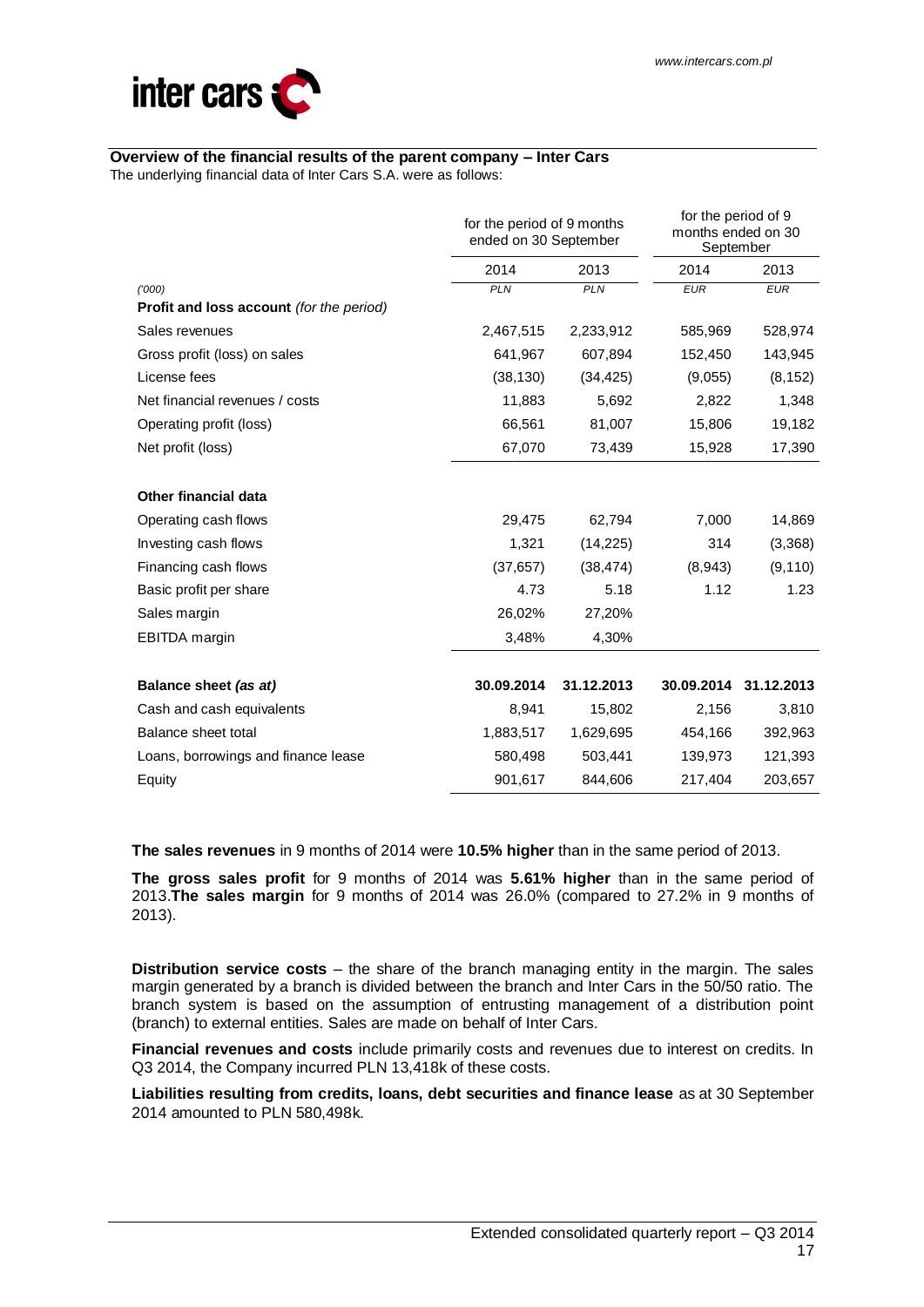

<span id="page-17-0"></span>**2. Factors and events of a non-recurring nature having a material bearing on the financial result, and a description of the Company's material achievements and failures along with a list of related key events**

**The major events affecting the current and future business activity of the Inter Cars Group:**

- Consolidated EBITDA for the period of 12 months cumulatively for the period ended on 30 September 2014 was PLN 262,578k (cumulatively, as operating profit plus depreciation) and was higher by PLN 33,582k than in 2013.
- The net debt /EBITDA ratio was 1.99 compared to 1.86 as at 30 September 2013.

### <span id="page-17-1"></span>**3. Material evaluations and estimates**

The preparation of the condensed consolidated interim financial statements in conformity with the EU IFRS requires the Company's Management Board to use evaluations and estimates that affect the application of accounting principles and reported amounts of assets and liabilities, income and expenses. The judgements and estimates are reviewed on an ongoing basis. Revisions to estimates are recognized in the period in which the estimate is revised.

Information on particularly significant areas that are subject to evaluations and estimates and that affect the interim financial statements did not change from the information presented in the annual financial statements as at 31 December 2013.

### <span id="page-17-2"></span>**4. Seasonality**

Sales revenues display a slight degree of seasonality, with Q3 usually constituting approx. 36% of the annual sales revenues.

#### <span id="page-17-3"></span>**5. Information on business segments**

The Inter Cars Group's structure has been shaped by the strategy of geographical expansion adopted for distribution of spare parts (Inter Cars Ukraine, Inter Cars Ceska Republika, Inter Cars Slovenska Republika, Inter Cars Lietuva, JC Auto s.r.o., Inter Cars Hungaria Kft, Inter Cars d.o.o., JC Auto s.r.l., JC Auto S.A, Inter Cars Romania s.r.l., Inter Cars Latvija SIA, Inter Cars Bulgaria Ltd., Cleverlog – Autoteile GmbH, Inter Cars d o.o. Slovenia) and development of projects supporting the Group's core business (Lauber Sp. z .o.o., Feber Sp. z o.o., Q-Service Sp. z o.o., Armatus Sp. z o.o., IC Development & Finance Sp. z o.o., Inter Cars Cyprus Limited oraz ILS Sp. z o.o., Inter Cars Malta Holding Ltd, Q-service Truck Sp. z o.o.).

The above mentioned entities were consolidated with the full method as at 30 September 2014. Financial data of FRENOPLAST and InterMeko Europe Sp. z o.o. were consolidated using equity method.

The core business of the Inter Cars S.A. Capital Group is the sale of spare parts. In addition, the companies Feber, Lauber, IC Development and ILS Sp. z o.o. are active in other business segments, such as the manufacture of semi-trailers, recovery of spare parts, real estate development and logistics.

The Inter Cars Capital Group applies uniform accounting principles to all segments. Transactions between particular segments are carried out at arm's length. The above-mentioned transactions were eliminated from these condensed consolidated quarterly financial statements.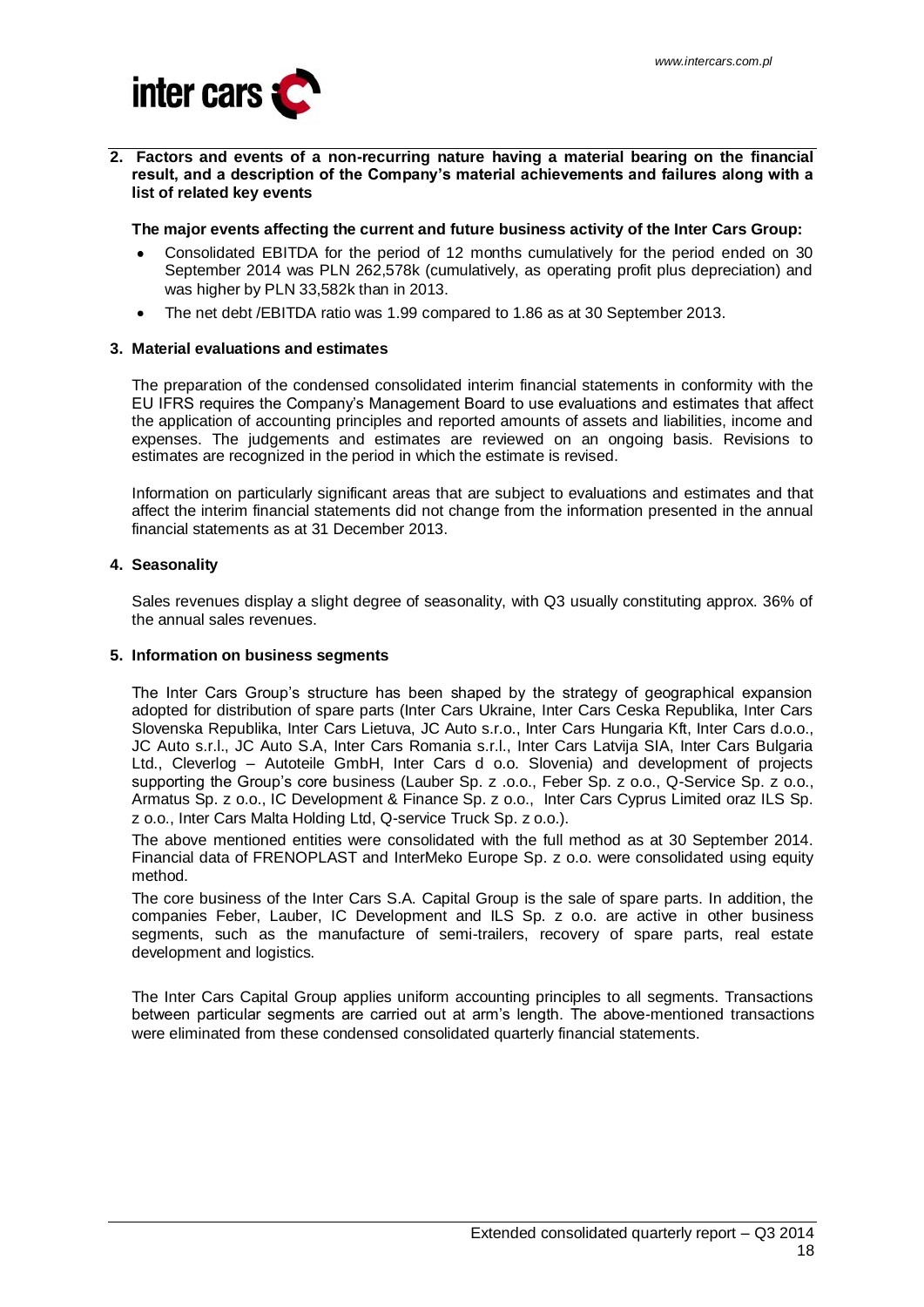

#### **Information on business segments**

**for the period of 9 months ended on 30 September 2014**

|                          | Sale of spare<br>parts | Other<br>seaments | <b>Eliminations</b>      | Total     |
|--------------------------|------------------------|-------------------|--------------------------|-----------|
| External sales           | 2.799.036              | 52.580            | $\overline{\phantom{a}}$ | 2.852.096 |
| Inter-segment sales      | 31.422                 | 44.307            | (75.729)                 |           |
| <b>Profit before tax</b> | 160.546                | 34.981            | (29.934)                 | 165,593   |

#### **for the period of 9 months ended on 30 September 2013**

|                          | Sale of spare<br>parts | Other<br>seaments | <b>Eliminations</b> | Total     |
|--------------------------|------------------------|-------------------|---------------------|-----------|
| External sales           | 2.532.198              | 40.372            | $\overline{a}$      | 2.572.570 |
| Inter-segment sales      | 13.412                 | 111.991           | (125.403)           |           |
| <b>Profit before tax</b> | 130.227                | 24.627            | (24.250)            | 130.604   |

#### **Assets by operating segments**

|                             | Status as at | Status as at |
|-----------------------------|--------------|--------------|
|                             | 30/09/2014   | 31/12/2013   |
| Sale of spare parts segment | 1.943.428    | 1.567.193    |
| Other segments              | 230.428      | 187.433      |
| Eliminations                | (121.639)    | (58, 014)    |
|                             | 2.052.217    | 1.696.612    |

### <span id="page-18-0"></span>**6. Dividend**

On 14 July 2014 Inter Cars S.A. paid out to the shareholders of the company a dividend amounting to PLN 10,059k, i.e. PLN 0.71 per share.

#### <span id="page-18-1"></span>**7. Liabilities due to borrowings and other debt instruments**

#### **The syndicated credit facility agreement**

On 29 July 2009, a syndicated credit facility agreement was signed by [Inter Cars](http://www.bankier.pl/inwestowanie/profile/quote.html?format=detailed&bid=10000000042) S.A. (the Borrower) and (with subsequent changes) Feber Sp. z o.o., IC Development & Finance Sp. z o.o.[,Inter CarsC](http://www.bankier.pl/inwestowanie/profile/quote.html?format=detailed&bid=10000000042)eska Republika s.r.o., [Inter Cars](http://www.bankier.pl/inwestowanie/profile/quote.html?format=detailed&bid=10000000042) Slovenska Republika s.r.o., ILS sp. z o.o., Inter Cars Cyprus Limited, Q-Service sp. z o.o. and Inter Cars Marketing Services Sp. z o.o (Co-Borrowers) with the following banks: Bank Polska Kasa Opieki S.A., ING Bank Śląski S.A., Bank Handlowy w Warszawie S.A. and BRE Bank S.A.

On 20 November 2013 and annex to credit contract was signed. The annex increased the total amount of credit available to PLN 495m. Furthermore, the Lenders agreed to extend the repayment period by another year with the final maturity date falling on 20.11.2014. By virtue of the annex, the banks' margins and commission were decreased. Moreover, an additional co-borrower was added to the credit facility agreement, the company [INTER CARS](http://www.bankier.pl/inwestowanie/profile/quote.html?format=detailed&bid=10000000042) ROMANIA S.R.L., based in Cluj-Napoca, Romania.

The credit facility bears interest at a variable interest rate based on WIBOR, EURIBOR and LIBOR reference rates plus bank's margin for each interest period.

Inter Cars Česká republika s.r.o. signed an agreement with Raiffeisenbank a.s. for a credit facility of 120,000 thousand Czech Crowns with maturity date 30 April 2015 and for investment credit for the amount of 10,000 thousand Czech crowns with maturity date 31 December 2014. While Inter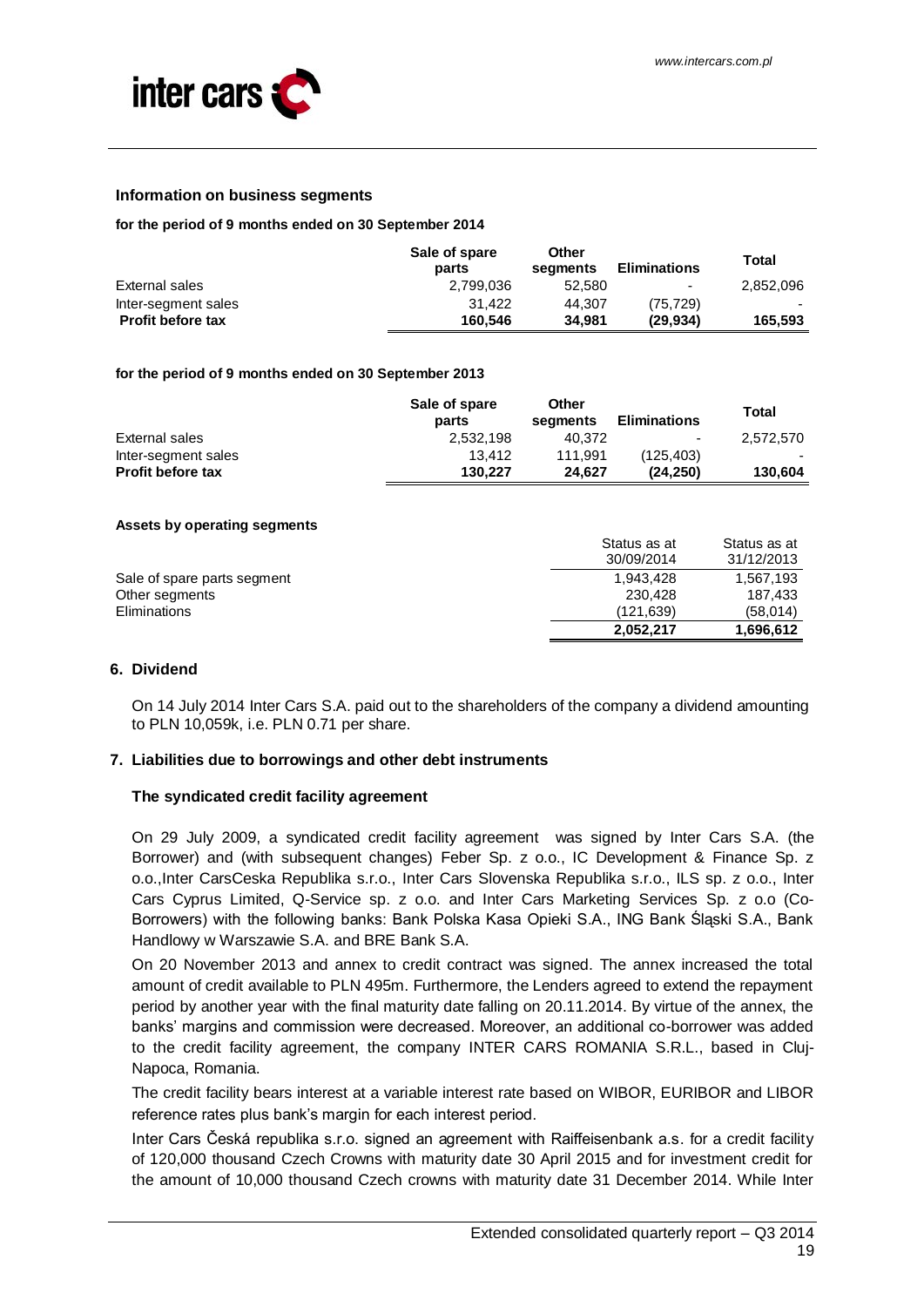

Cars Slovenska Republika concluded an agreement with Citibank Europe PLC for credit facility with a nominal value of EUR 5 million and maturity date 27 March 2015.

On 30 July 2014 the company Inter Cars in Romania signed a credit facility agreement for credit line of RON 15 million with ING Bank N. V. for a period of one year.

On 20 August 2014 the company Inter Cars in the Czech Republic signed a credit facility agreement for credit line of EUR 4.5 million with City Bank Europe plc for a period of one year.

|                                       | amount as per<br>the agreement<br>(limit) | carrying amount as per<br>30/09/2014 | maturity<br>date   |
|---------------------------------------|-------------------------------------------|--------------------------------------|--------------------|
|                                       | in thousand PLN                           | in thousand PLN                      |                    |
| Inter Cars S.A.                       | 495,000                                   |                                      | 458.738 20-11-2014 |
| Inter Cars Česká republika s.r.o.     | 18,216                                    | 17.761                               | 30-04-2015         |
| Inter Cars Česká republika s.r.o.     | 1,518                                     |                                      | $-31-12-2014$      |
| Inter Cars Česká republika s.r.o.     | 18,790                                    |                                      | 16,702 20-08-2015  |
| Inter Cars Slovenská republika s.r.o. | 20,878                                    |                                      | 20,878 27-03-2015  |
| Inter Cars Romania s.r.l.             | 14,204                                    |                                      | 13,449 30-07-2015  |
|                                       | 568,606                                   | 527,528                              |                    |

The Company did not issue any commercial bonds in the reporting period.

### <span id="page-19-0"></span>**8. Contingent liabilities and sureties**

In the reporting period, Inter Cars S.A. and its subsidiaries did not grant any sureties for credits, loans or other guarantees worth at least 10% of equity capital.

Contingent liabilities, granted security and unrecognized liabilities did not change materially from those described in the financial statements as at 31 December 2013.

Sureties issued by Inter Cars S.A. as at 30 September 2014 are presented in the chart below:

| (in thousand PLN)            |                      |            | Status as at |  |
|------------------------------|----------------------|------------|--------------|--|
| To                           | Period covered       | 30.09.2014 | 31.12.2013   |  |
| Lauber Sp. z o.o.            | 2014-01-13           |            | 197          |  |
| Feber Sp. z o.o.             | Until further notice | 919        | 912          |  |
| Feber Sp. z o.o.             | 2015-05-23           | 2,000      | 2,000        |  |
| Inter Cars Bulgaria Ltd.     | 2015-07-05           | 262        | 260          |  |
| RIM Sp. z o.o.               | Until further notice | 20         | 20           |  |
| Glob Cars Sp.z o.o.          | Until further notice | 150        | 150          |  |
| JC Auto Kraków               | Until further notice | 50         | 50           |  |
| Tomasz Zatoka APC Polska     | Until further notice | 170        | 170          |  |
| Michał Wierzobolowski Fst M. | Until further notice | 250        | 250          |  |
| Intraserv                    | Until further notice | 50         | 50           |  |
| Ducati Motor Holding         | 2014-11-30           | 1,253      | 311          |  |
| Feber Sp. z o.o.             | 2014-12-31           | 4,175      | 4,147        |  |
| <b>IC UKRAINE</b>            | 2014-12-31           | 418        |              |  |
| <b>ICMS</b>                  | 2014-09-30           | 160        |              |  |
|                              |                      | 9,877      | 8,517        |  |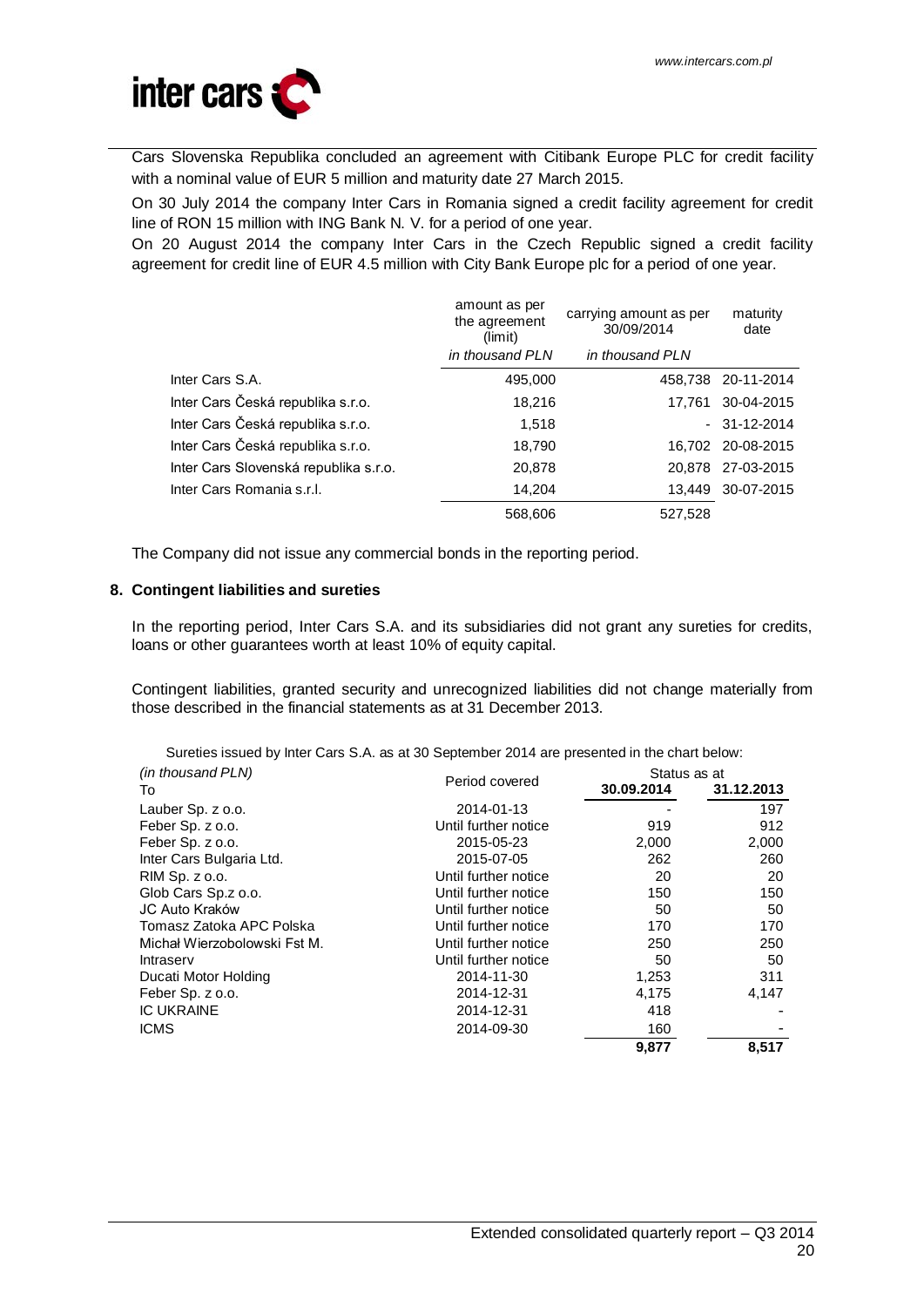

## <span id="page-20-0"></span>**9. The Management Board's standpoint on the feasibility of meeting the previously published forecasts of financial results for 2014**

<span id="page-20-1"></span>The Capital Group Inter Cars S.A. did not publish any forecasts of financial results.

## **10. The List of shareholders holding at least 5% of the total number of votes as at the date of release of these statements**

| <b>Shareholder</b>                        | Number of<br>shares as at | <b>Total</b><br>nominal<br>value | Percentage<br>of share in<br>the share<br>capital held | Percentage of<br>total vote<br>held |
|-------------------------------------------|---------------------------|----------------------------------|--------------------------------------------------------|-------------------------------------|
|                                           |                           | (PLN)                            | $(\%)$                                                 | $(\%)$                              |
| Krzysztof Oleksowicz                      | 4,472,271                 | 8,944,542                        | 31,57%                                                 | 31,57%                              |
| Andrzej Oliszewski                        | 1,302,000                 | 2,604,000                        | 9,19%                                                  | 9,19%                               |
| <b>ING Otwarty Fundusz Emerytalny</b>     | 1,100,000                 | 2,200,000                        | 7.76%                                                  | 7,76%                               |
| <b>METLIFE Otwarty Fundusz Emerytalny</b> | 780,000                   | 1,560,000                        | 5,51%                                                  | 5,51%                               |
| <b>AVIVA Otwarty Fundusz Emerytalny</b>   | 1,500,000                 | 3,000,000                        | 10,59%                                                 | 10,59%                              |
| AXA Otwarty Fundusz Emerytalny            | 897,777                   | 1,795,554                        | 6,34%                                                  | 6,34%                               |
| <b>Total</b>                              | 10,052,048                | 20,104,096                       | 70,95%                                                 | 70.95%                              |

Until the date of release of these financial statements, the Company had not received any other shareholding notifications.

From the date of publication of the previous report, i.e. 29 August 2014, there has been no change in shareholders holding at least 5% of total shares.

<span id="page-20-2"></span>The number of shares is equal the number of votes at General Shareholders' Meeting.

## **11. Changes in the number of shares and rights to shares (options) in Inter Cars S.A. held by the Company's management and supervisory personnel since the publication of the most recent quarterly report.**

The Company's supervisory and managing personnel hold a total of 5,810,309 shares, constituting 41.01% of the total vote at the General Shareholders Meeting of Inter Cars.

The managing and supervisory personnel hold no shares in the subsidiaries of Inter Cars. List of shares being held by the managing and supervisory personnel of Inter Cars as at the date of publishing the report:

| <b>Shareholder</b>   | Number of<br>shares as at | <b>Total nominal</b><br>value | Percentage of share<br>in the share capital<br>held | Percentage of<br>total vote held |
|----------------------|---------------------------|-------------------------------|-----------------------------------------------------|----------------------------------|
|                      |                           | (PLN)                         | (%)                                                 | (%)                              |
| Krzysztof Oleksowicz | 4,472,271                 | 8,944,542                     | 31,57%                                              | 31,57%                           |
| Andrzej Oliszewski   | 1,302,370                 | 2,604,740                     | 9,19%                                               | 9,19%                            |
| Robert Kierzek       | 29,834                    | 59,668                        | 0,21%                                               | 0,21%                            |
| Krzysztof Soszyński  | 4,834                     | 9,668                         | 0.03%                                               | 0.03%                            |
| Witold Kmieciak      | 1,000                     | 2,000                         | 0,01%                                               | 0,01%                            |
| <b>Total</b>         | 5,810,309                 | 11,620,618                    | 41,01%                                              | 41,01%                           |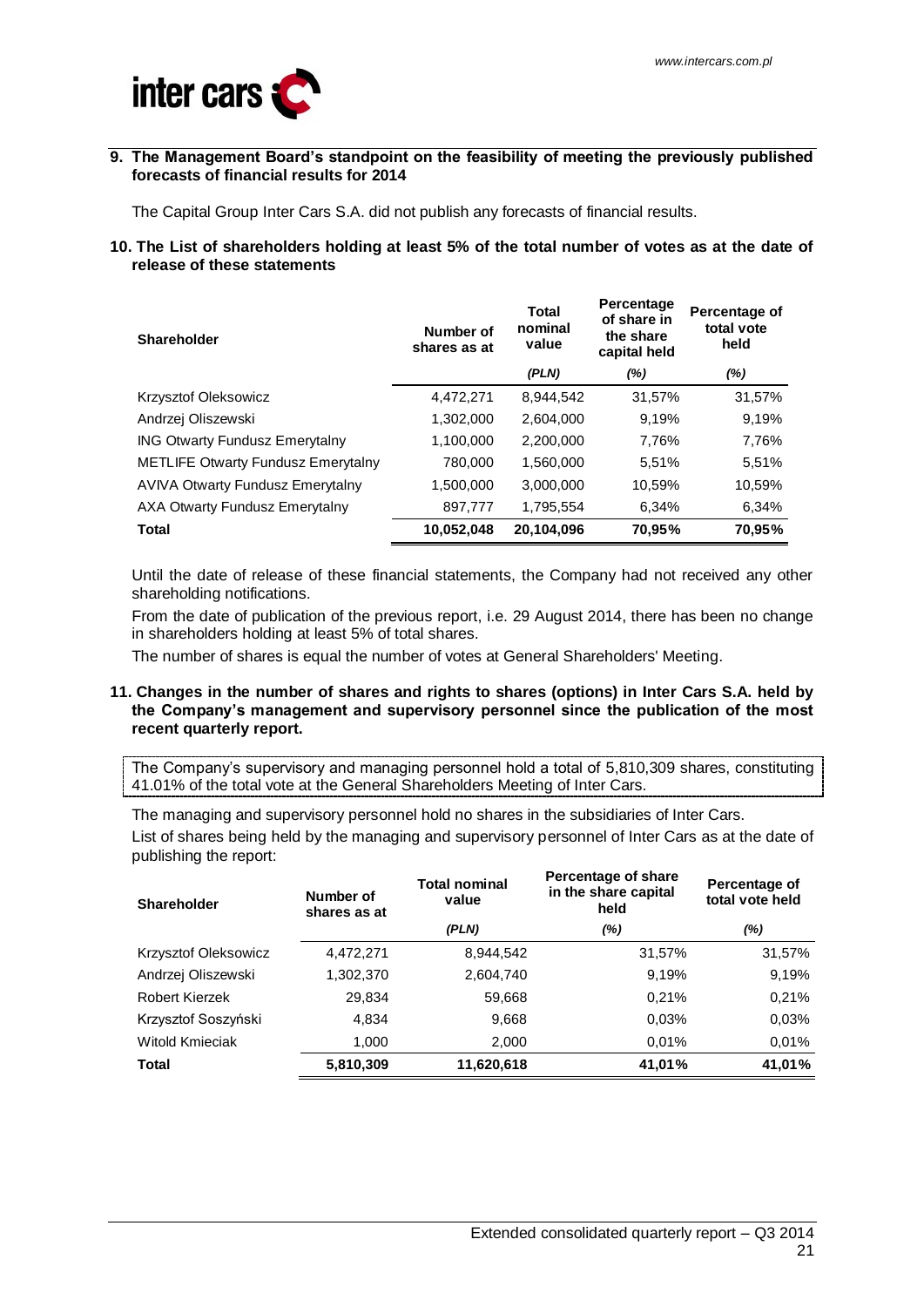

Changes in ownership of the Company shares held by the Company's management and supervisory personnel since the publication of the most recent quarterly report:

| <b>Shareholder</b>   | Number of<br>shares as at<br>as at<br>29.08.2014 | <b>Increases</b>         | <b>Decreases</b> | Number of<br>shares as at<br>as at<br>14.11.2014 |
|----------------------|--------------------------------------------------|--------------------------|------------------|--------------------------------------------------|
| Krzysztof Oleksowicz | 4,472,271                                        | $\overline{\phantom{0}}$ | ٠                | 4,472,271                                        |
| Andrzej Oliszewski   | 1,302,370                                        | $\overline{a}$           | ۰                | 1,302,370                                        |
| Robert Kierzek       | 29,834                                           | $\overline{a}$           | ۰                | 29,834                                           |
| Krzysztof Soszyński  | 9,834                                            | $\overline{a}$           | (5,000)          | 4,834                                            |
| Witold Kmieciak      | 1,000                                            |                          |                  | 1,000                                            |
| <b>Total</b>         | 5,815,309                                        |                          | (5,000)          | 5,810,309                                        |

### <span id="page-21-0"></span>**12.Information on court, arbitration and administrative proceedings**

No proceedings were brought during the reporting period before any court or administrative body with respect to any liabilities or claims of Inter Cars S.A. or its subsidiary undertakings, whose aggregate value would represent 10% or more of the Company's equity.

Furthermore, no proceedings are pending before any court or administrative body with respect to any liabilities or claims of Inter Cars S.A. or its subsidiaries whose aggregate value would represent 10% or more of the Company's equity.

## <span id="page-21-1"></span>**13.Transactions with related entities**

| (in thousand PLN)                                                                | 1.01.2014-<br>30.09.2014 | 1.01.2013-<br>30.09.2013 |
|----------------------------------------------------------------------------------|--------------------------|--------------------------|
| Remuneration of the members of the Supervisory Board<br>and the Management Board |                          |                          |
| Remuneration of the members of the Supervisory Board                             | 160                      | 163                      |
| Remuneration of the members of the Management<br>Board                           | 5,916                    | 6,107                    |
|                                                                                  | 6,076                    | 6,270                    |
|                                                                                  | 1.01.2014-<br>30.09.2014 | 1.01.2013-<br>30.09.2013 |
| Transactions with related entities                                               |                          |                          |
| Income on sales to related entities                                              | 814                      | 663                      |
| Purchase of goods and services from related entities                             | 5,583                    | 8,753                    |
|                                                                                  | 30.09.2014               | 30.09.2013               |
| Settlements with related entities                                                |                          |                          |
| Receivables from related entities                                                | 293                      | 256                      |
| Liabilities to related entities                                                  | 405                      |                          |

80% of the goods and services purchased from related entities relates to the standard distribution service settled based on the same principles as those applicable to all branches. Placement in this category results from the family ties between a branch director and one of the members of the management Board of Inter Cars S.A.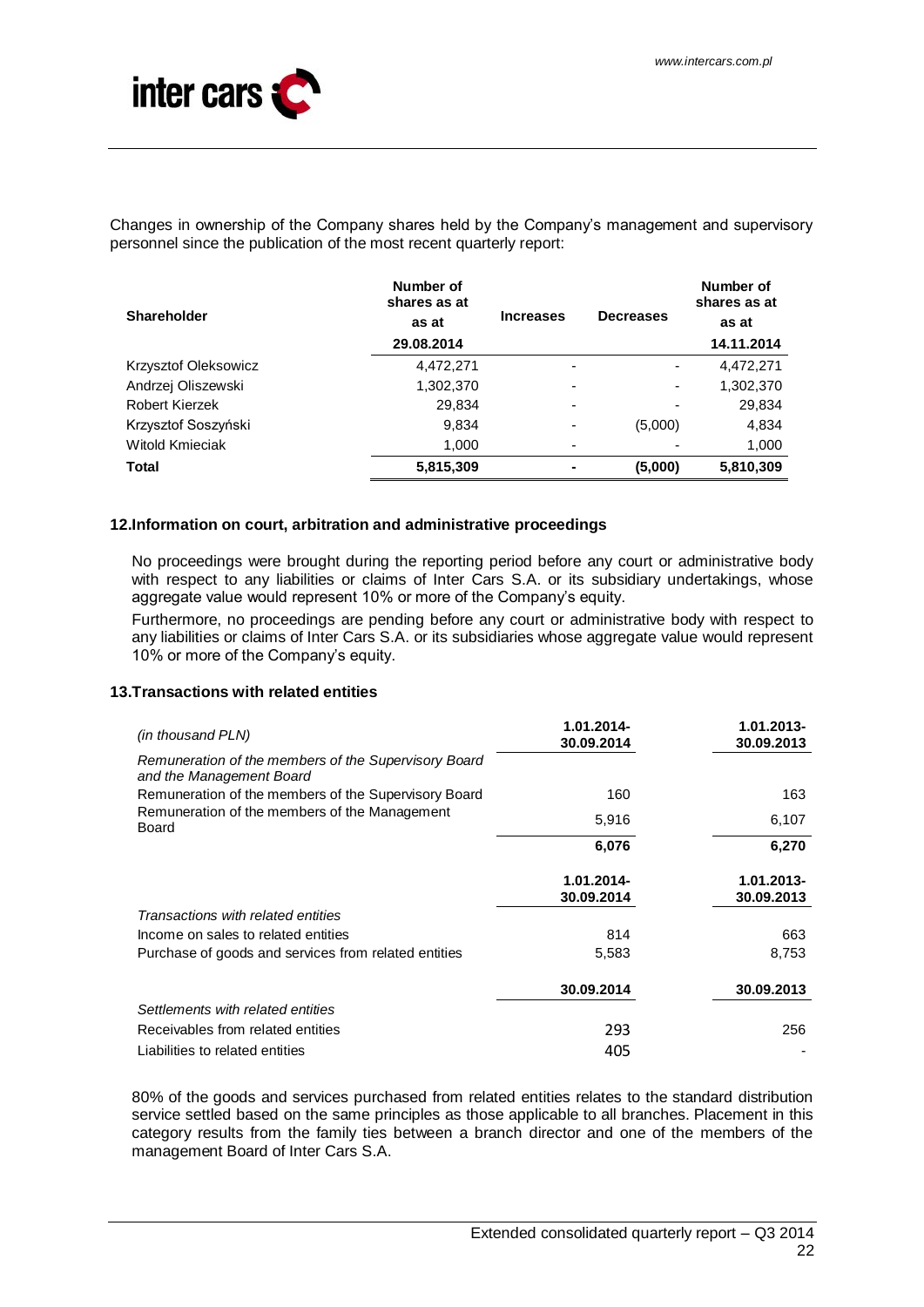

## <span id="page-22-0"></span>**14.Other information which the Company deems relevant for the assessment of its personnel, assets, financial position and financial result or changes in any of the foregoing, and for the assessment of the Company's ability to perform its obligations**

This information is included in the section entitled "Factors and events of a non-recurring nature having a material bearing on the financial result, and a description of the Company's material achievements and failures along with a list of related key events."

### <span id="page-22-1"></span>**15.Events subsequent to the balance sheet day as at which the report was prepared which may have a material bearing on the Company's future financial results**

On the day of 3 October 2014, Inter Cars SA. signed with mBank S.A.and Bank Handlowy w Warszawie S.A. a contract ("Programme Contract") regarding issuance of bonds by the Company up to the maximum amount of PLN 500,000,000 and servicing by mBank S.A. the issuance of bonds offered between the companies from the Group (so called inter-group bonds).

The Programme Contract makes it possible for the Company to issue Bonds offered within private offers for some investors (with no obligation of preparing issue prospectus) on the basis of art. 9 point 3 of Law on Bonds dated 29 June 1995 (as amended).

The Bonds issued in compliance with the Programme Contract will be unsecured bonds, authorizing bond holders only to receive cash benefits.

Detailed information of issuance of each series of Bonds, including their nominal value, issuance price, number of bonds, issue threshold, maturity date, interest rate, will each time be agreed and stipulated in relevant issue documents. The Company shall bare standard costs of issuance of Bonds, including the dealer commission, after each finished issuance. The Program Contract is concluded for an indefinite time.

Income from issuance of bonds will be used for financing current operational activity of the Company. Beneficial terms on which the Company issued bonds allowed obtaining cost savings as compared to the costs of bank credits. Additionally, the issuance programme allowed the Company to strengthen the image of a reliable and stable issuer of debt securities in the eyes of the investors.

The fist series of bonds, with total value of PLN 150,000,000 (series A) was issued by the Company on 24 October 2014. The bonds include only cash benefits.

Interest on Bonds are to be paid in 6-month periods based on WIBOR interest rate for six-month deposits and particular margin set forth in the terms and conditions of Issuance of Bonds. The Bonds shall be mature as at 24 October 2019, or in case of basis for earlier buyback, at dates stipulated in the terms and conditions of Issuance of Bonds.

Below chart presents Bonds issued and planned buyback dates:

| Tranche number | Date of obtaining | Maturity date | Value of redemption |
|----------------|-------------------|---------------|---------------------|
| Series A       | 24.10.2014        | 24.10.2019    | 150,000,000         |
|                |                   |               | 150,000,000         |

Moreover, prior to the publication hereof no events occurred which may have a material bearing on the Company's future financial results. Inter Cars S.A.

## <span id="page-22-2"></span>**16.Information on material transactions with related entities concluded on terms other than at arm's length, including information on their amounts and nature.**

All transactions with related entities were concluded at arm's length.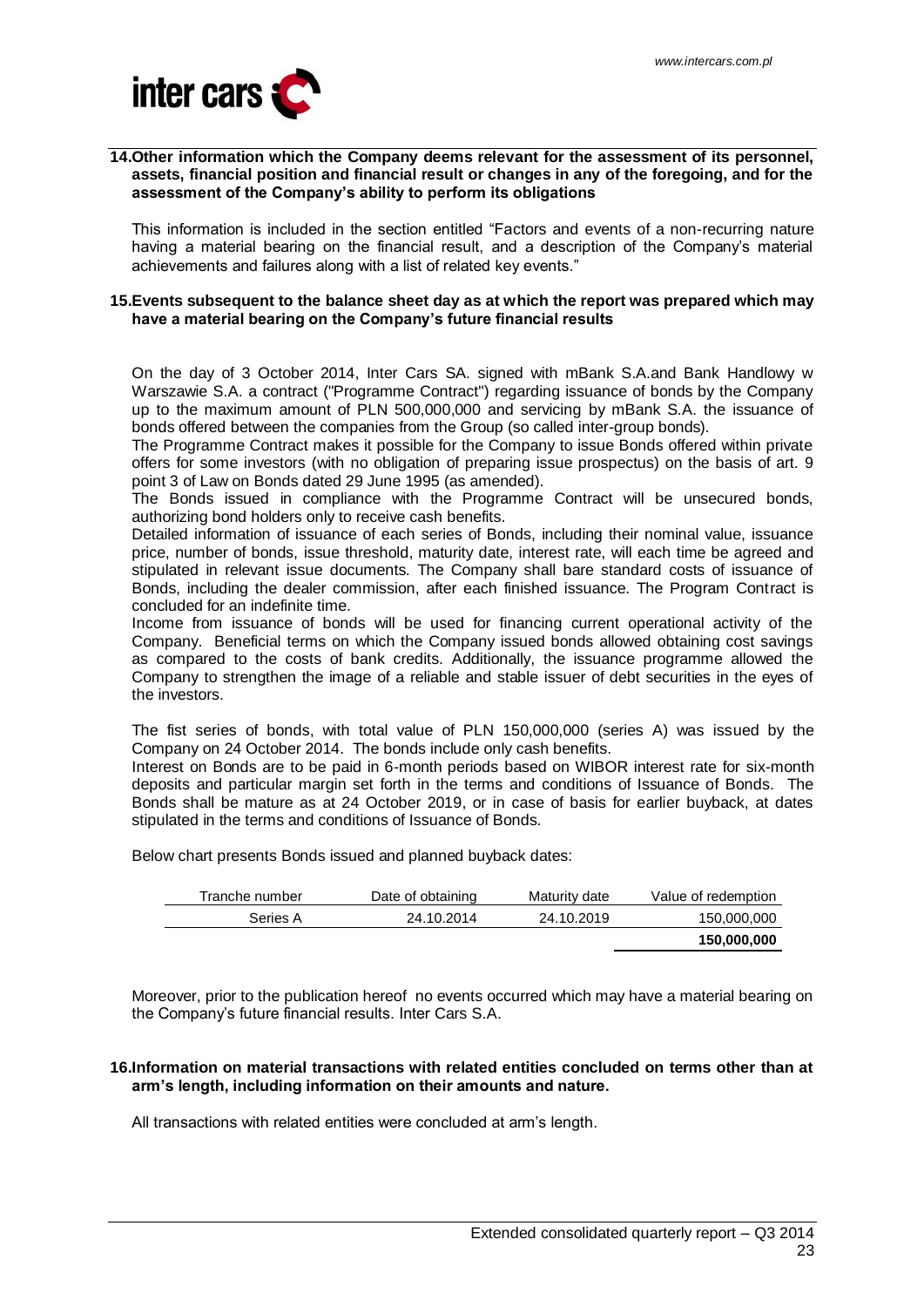

## <span id="page-23-0"></span>**17. Factors which in the Company's opinion will affect its financial results in the period covering at least the next quarter.**

Factors which in the Management Board's opinion will affect the Company's financial results in Q4 2014 include:

- *trends in the foreign exchange rates, mainly* EUR, USD and YEN against PLN, UAH, HUF, CZK, SKK, LTL, HRK and RON;
- $\checkmark$  trends in the demand from export customers, related mainly to political and legal situation in Ukraine;
- $\checkmark$  changes in interest rates, which will determine the amount of interest on contracted loans and thus affect the financial expenses ;
- $\checkmark$  planned improvement in the stock turnover, which should reduce the financial costs by lowering the requirement for inventory financing;
- *optimization of logistics processes related to cost reductions*;
- $\checkmark$  enhanced awareness of the "Inter Cars" brand and obtaining new customers, which will contribute to the development of operating activities;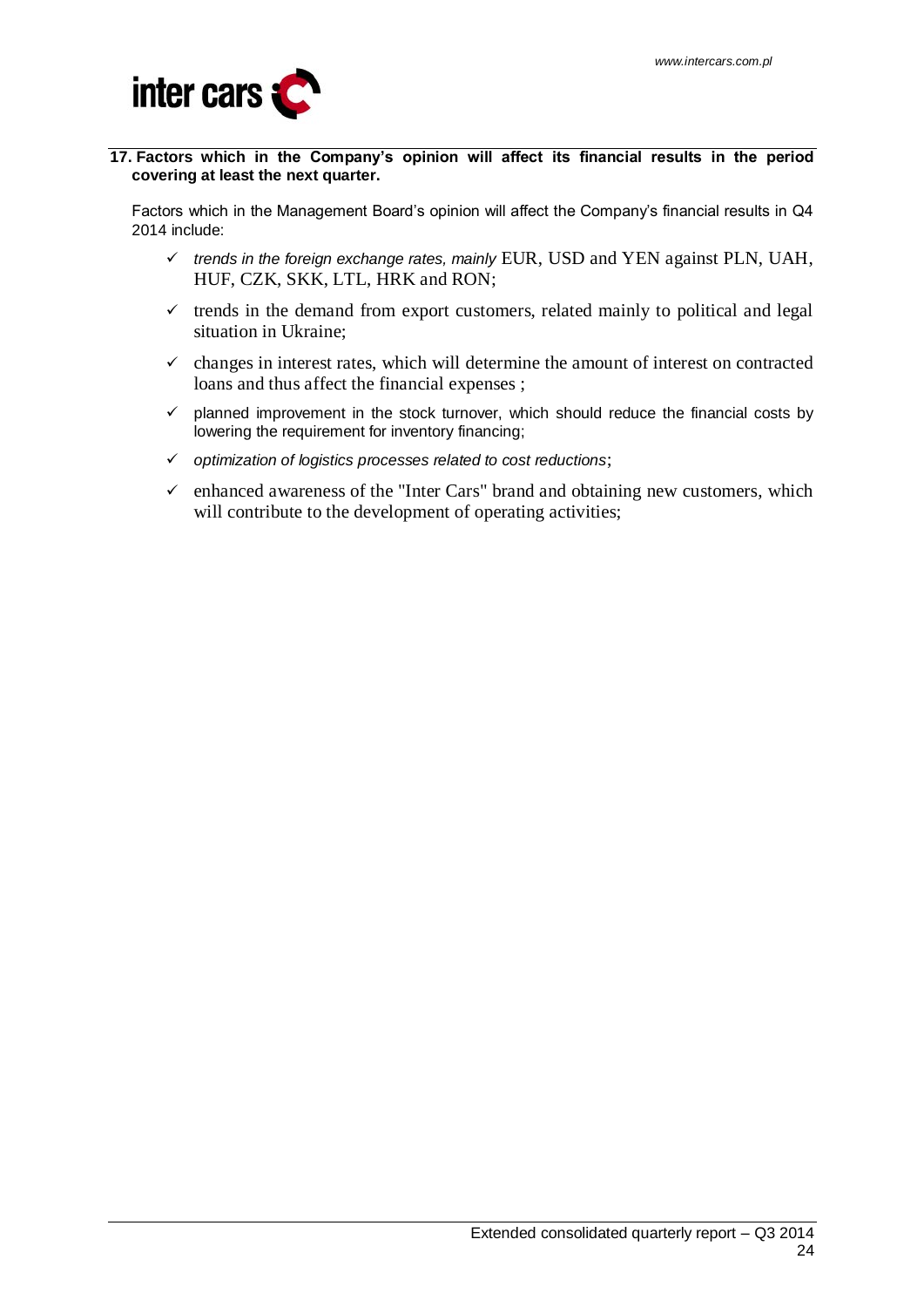

# <span id="page-24-0"></span>**QUARTERLY SEPARATE FINANCIAL STATEMENTS OF INTER CARS S.A.**

## <span id="page-24-1"></span>**Statement of financial position**

| (in thousand PLN)                                              | 30.09.2014    | 31.12.2013 |
|----------------------------------------------------------------|---------------|------------|
|                                                                | (not audited) | (audited)  |
| <b>ASSETS</b>                                                  |               |            |
| <b>Non-current assets</b>                                      |               |            |
| Property, plant and equipment                                  | 134,056       | 139,391    |
| Intangible assets                                              | 147,738       | 154,474    |
| Investment property                                            | 2,100         | 2,100      |
| Investments in subordinated entities                           | 186,647       | 176,654    |
| Investments available for sales                                | 258           | 258        |
| Receivables                                                    | 19,945        | 18,580     |
| Deferred corporate income tax                                  |               |            |
| <b>Current assets</b>                                          | 490,744       | 491,457    |
| Inventories                                                    | 792,893       | 608,822    |
| Trade and other receivables                                    | 590,939       | 508,181    |
| Corporate income tax receivables                               |               |            |
| Cash and cash equivalents                                      | 8,941         | 15,802     |
|                                                                | 1,392,773     | 1,138,238  |
| <b>TOTAL ASSETS</b>                                            | 1,883,517     | 1,629,695  |
| <b>LIABILITIES</b>                                             |               |            |
| Equity                                                         |               |            |
| Share capital                                                  | 28,336        | 28,336     |
| Share premium account                                          | 259,530       | 259,530    |
| Statutory reserve funds                                        | 540,422       | 404,697    |
| Other capital reserves                                         | 5,935         | 5,935      |
| Retained earnings                                              | 67,394        | 146,108    |
|                                                                | 901,617       | 844,606    |
| Long-term liabilities                                          |               |            |
| Loan, borrowing and finance lease liabilities                  | 49,405        | 52,406     |
| Deferred corporate income tax reserve                          | 7,888         | 7,888      |
|                                                                | 57,293        | 60,294     |
| <b>Short-term liabilities</b>                                  |               |            |
| Trade and other liabilities                                    | 389,233       | 272,483    |
| Loans, borrowings, debt security and finance lease liabilities | 531,093       | 451,035    |
| Employee benefits                                              | 1,573         | 1,277      |
| Income tax liabilities                                         | 2,708         |            |
|                                                                | 924,607       | 724,795    |
| <b>TOTAL LIABILITIES</b>                                       | 1,883,517     | 1,629,695  |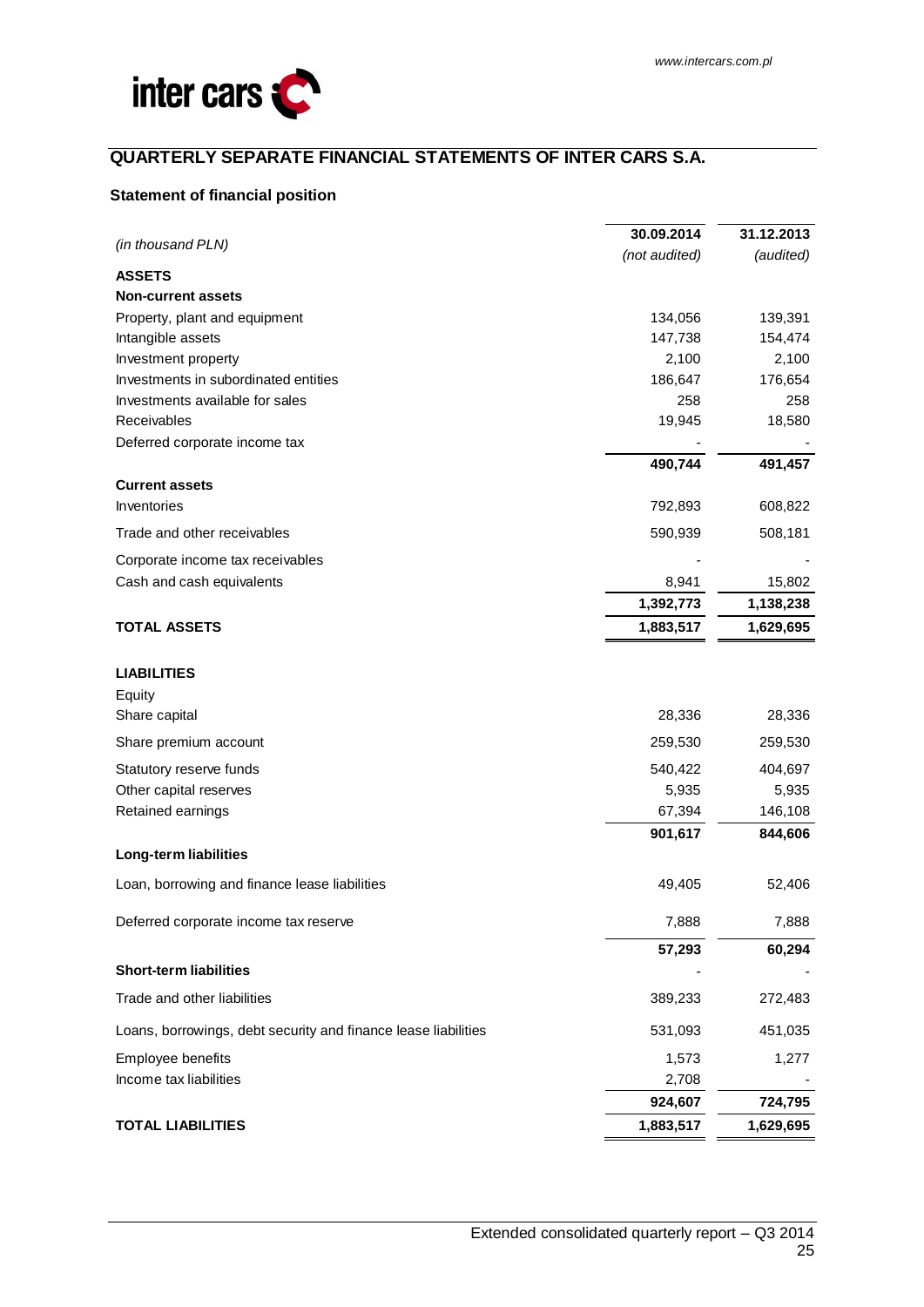

## Statement of comprehensive income

| (in thousand PLN)                       | for the period of 3<br>months ended on 30<br>September |            | for the period of 9 months<br>ended on 30 September |             |  |
|-----------------------------------------|--------------------------------------------------------|------------|-----------------------------------------------------|-------------|--|
|                                         | 30.09.2014                                             | 30.09.2013 | 30.09.2014                                          | 30.09.2013  |  |
| <b>Continued activity</b>               |                                                        |            |                                                     |             |  |
| Sales revenues                          | 861,263                                                | 824,164    | 2,467,515                                           | 2,233,912   |  |
| Cost of sales                           | (642, 801)                                             | (602,009)  | (1,825,548)                                         | (1,626,018) |  |
| Gross profit on sales                   | 218,462                                                | 222,155    | 641,967                                             | 607,894     |  |
| Other operating income                  |                                                        |            | 513                                                 |             |  |
| Costs of sales and administrative costs | (103, 985)                                             | (90, 054)  | (291, 156)                                          | (257, 732)  |  |
| Distribution expenses                   | (83, 646)                                              | (83, 577)  | (240, 289)                                          | (224, 243)  |  |
| License fees                            | (12, 948)                                              | (12, 893)  | (38, 130)                                           | (34, 425)   |  |
| Other operating expenses                | (1, 339)                                               | (1,827)    | (6, 344)                                            | (10, 487)   |  |
| Operating profit                        | 16,544                                                 | 33,804     | 66,561                                              | 81,007      |  |
| Financial income                        | 948                                                    | 592        | 2,738                                               | 2,104       |  |
| Dividends received                      | 16,300                                                 | 14,816     | 23,499                                              | 24,172      |  |
| Foreign exchange gains/losses           | 120                                                    | (69)       | 248                                                 | (299)       |  |
| Financial expenses                      | (4,965)                                                | (6,083)    | (14, 603)                                           | (20, 285)   |  |
| <b>Profit before tax</b>                | 28,948                                                 | 43,060     | 78,444                                              | 86,699      |  |
| Income tax                              | (2, 217)                                               | (5,222)    | (11, 374)                                           | (13,260)    |  |
| Net profit                              | 26,731                                                 | 37,838     | 67,070                                              | 73,439      |  |
| OTHER COMPREHENSIVE INCOME              |                                                        |            |                                                     |             |  |
| Total other comprehensive income, net   |                                                        |            |                                                     |             |  |
| <b>COMPREHENSIVE INCOME</b>             | 26,731                                                 | 37,838     | 67,070                                              | 73,439      |  |
| Earnings per share (PLN)                |                                                        |            |                                                     |             |  |
| - basic                                 | 1.89                                                   | 2.67       | 4.73                                                | 5.18        |  |
| - diluted                               | 1.89                                                   | 2.67       | 4.73                                                | 5.18        |  |
| Number of shares                        | 14,168,100                                             | 14,168,100 | 14,168,100                                          | 14,168,100  |  |
| Number of shares to be diluted          | 14,168,100                                             | 14,168,100 | 14,168,100                                          | 14,168,100  |  |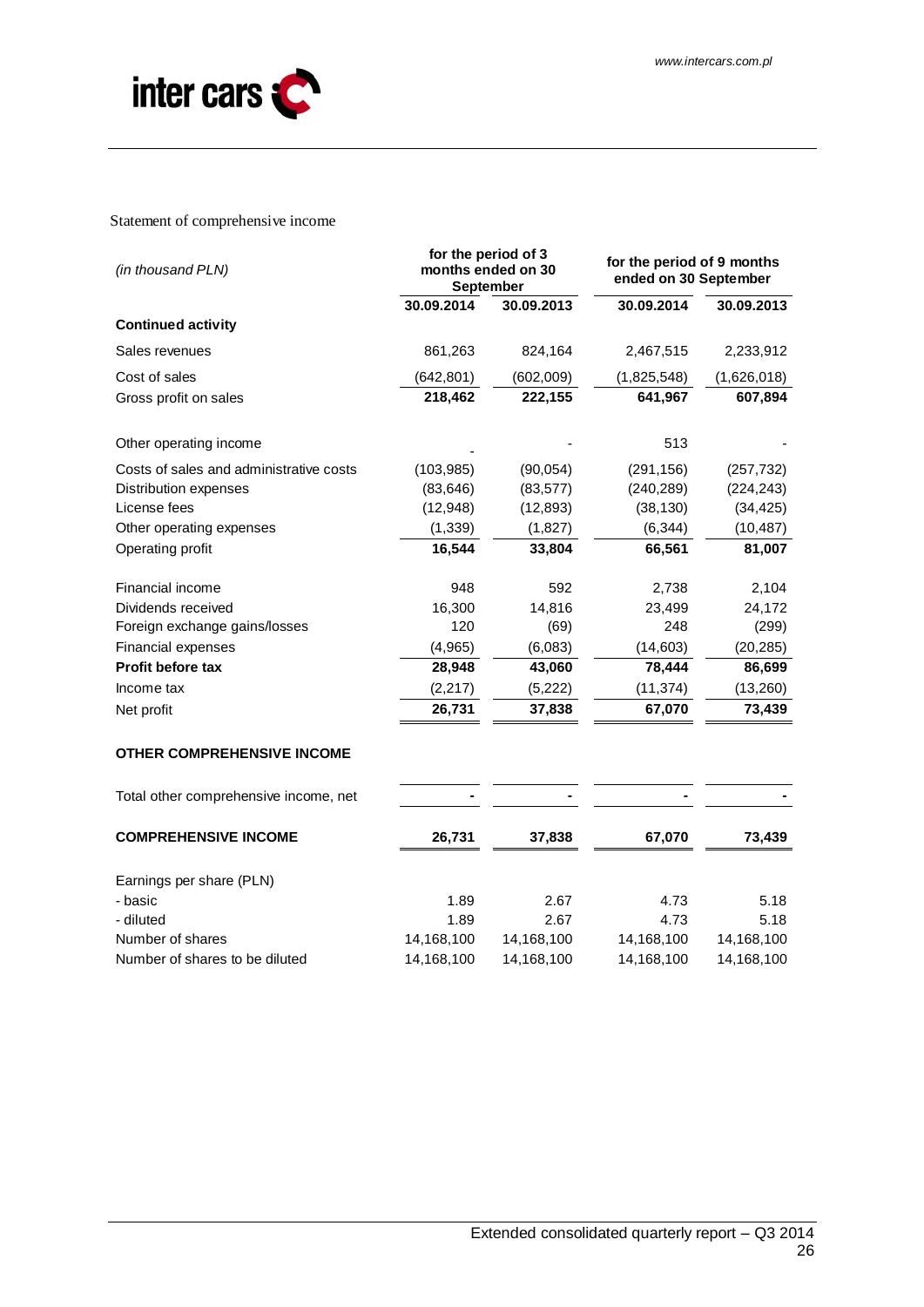

# **Statement of changes in equity**

## **for the period from 1 January 2014 to 30 September 2014**

| (in thousand PLN)                                                                         | Share capital | Share premium<br>account | Statutory<br>reserve funds | Other capital<br>reserves | Retained earnings | <b>Total</b> |
|-------------------------------------------------------------------------------------------|---------------|--------------------------|----------------------------|---------------------------|-------------------|--------------|
| As at 1 January 2014                                                                      | 28,336        | 259,530                  | 404,697                    | 5,935                     | 146,108           | 844,606      |
| <b>Statement of comprehensive income</b><br>Net profit in the reporting period            |               |                          |                            |                           | 67.070            | 67,070       |
| Total comprehensive income                                                                |               |                          |                            |                           | 67,070            | 67,070       |
| <b>Transactions with shareholders</b><br>Distribution of prior period profit - allocation |               |                          |                            |                           |                   |              |
| to reserve capitals                                                                       |               |                          | 135.725                    |                           | (135,725)         |              |
| Distribution of prior period profit - dividend                                            |               |                          |                            |                           | (10,059)          | (10, 059)    |
| As at 30 September 2014 (not audited)                                                     | 28.336        | 259.530                  | 540.422                    | 5,935                     | 67.394            | 901,617      |

## **for the period from 01 January 2013 to 30 September 2013**

<span id="page-26-0"></span>

| (in thousand PLN)                               | Share capital | Share premium<br>account | Statutory<br>reserve funds | Other capital<br>reserves | Retained earnings | Total   |
|-------------------------------------------------|---------------|--------------------------|----------------------------|---------------------------|-------------------|---------|
| As at 1 January 2013                            | 28,336        | 259,530                  | 332,196                    | 5,935                     | 72,825            | 698,822 |
| Statement of comprehensive income               |               |                          |                            |                           |                   |         |
| Net profit in the reporting period              |               |                          |                            |                           | 73.439            | 73,439  |
| Total comprehensive income                      |               |                          |                            |                           | 73,439            | 73,439  |
| <b>Transactions with shareholders</b>           |               |                          |                            |                           |                   |         |
| Distribution of retained earnings – transfer to |               |                          |                            |                           |                   |         |
| statutory reserve funds                         |               |                          | 72,501                     |                           | (72, 501)         |         |
| As at 30 September 2013                         | 28,336        | 259.530                  | 404,697                    | 5,935                     | 73.763            | 772.261 |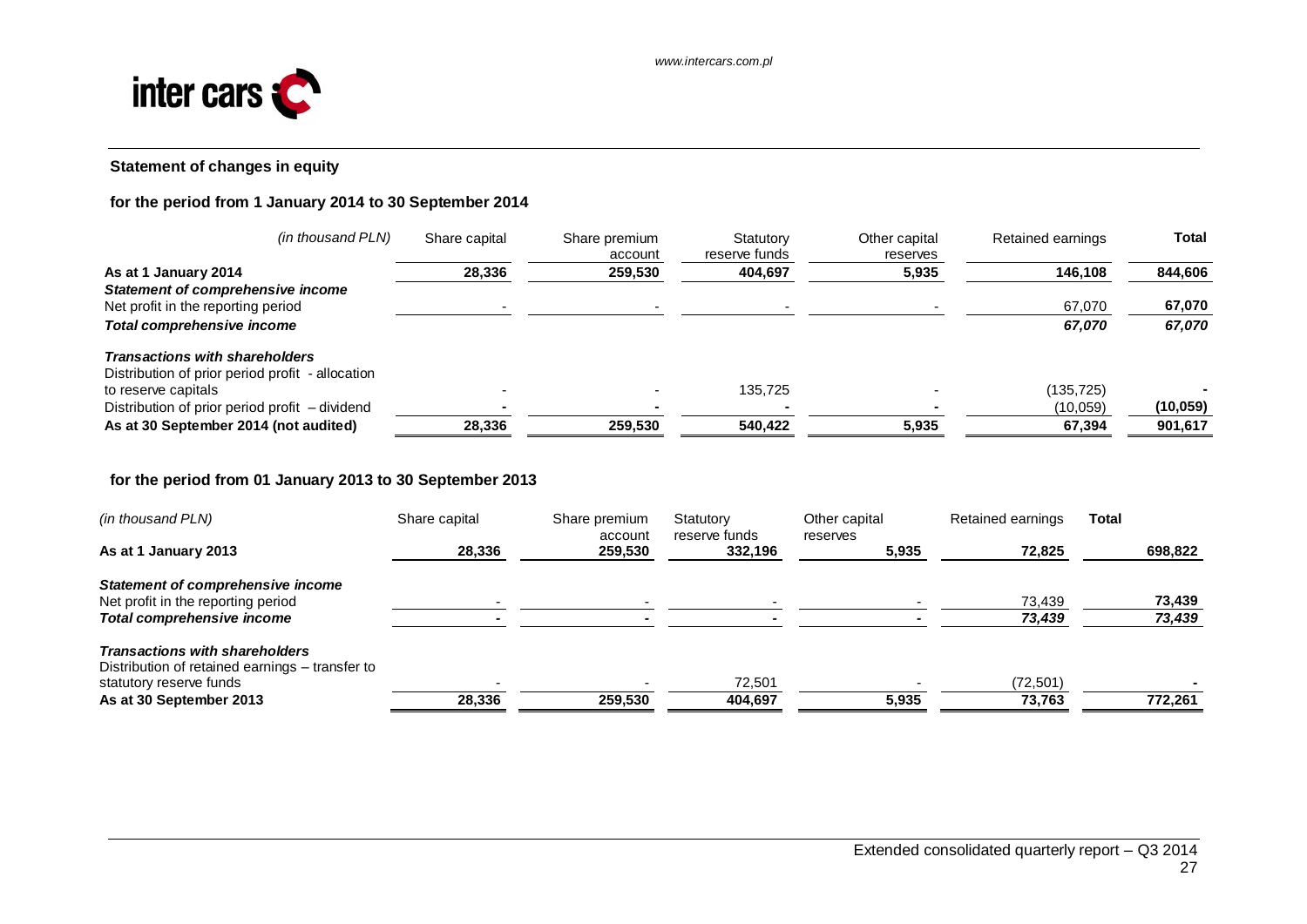

### <span id="page-27-0"></span>**Statement of cash flows**

| (in thousand PLN)                                                                                | 01.01.2014-<br>30.09.2014 | 01.01.2013-<br>30.09.2013 |
|--------------------------------------------------------------------------------------------------|---------------------------|---------------------------|
| Cash flows from operating activities                                                             |                           |                           |
| Profit (loss) before tax                                                                         | 78,444                    | 86,699                    |
| Adjustments:                                                                                     |                           |                           |
| Depreciation and amortization                                                                    | 19,216                    | 16,022                    |
| Foreign exchange gains /losses                                                                   | (9)                       | (617)                     |
| (Profit) /loss on the sale of property, plant and equipment<br>Net interest and share in profits | (770)<br>11,675           | (486)<br>12,236           |
| Net dividends                                                                                    | (23, 499)                 | (24, 172)                 |
| Other adjustments, net                                                                           | (16)                      | 2,245                     |
| Operating profit before changes in the working capital                                           | 85,041                    | 91,927                    |
| Change in inventories                                                                            | (184, 071)                | (172, 128)                |
| Change in receivables                                                                            | (68, 649)                 | (81,077)                  |
| Change in short-term liabilities                                                                 | 200,388                   | 239,675                   |
| Cash generated by operating activities                                                           | 32,708                    | 78,397                    |
| Corporate income tax paid                                                                        | (3,233)                   | (15,603)                  |
| Net cash from operating activities                                                               | 29,475                    | 62,794                    |
| Cash flow from investing activities                                                              |                           |                           |
| Proceeds from the sale of plant, property, equipment and                                         | 808                       |                           |
| intangible assets                                                                                |                           | 2,785                     |
| Purchase of property, plant, equipment and intangible assets                                     | (24, 302)                 | (22, 136)                 |
| Sale of shares in subordinated entities                                                          |                           | 408                       |
| Purchase of financial assets in related and other entities                                       | (9,993)                   | (673)                     |
| Repayment of loans granted                                                                       | 13,193                    | 8,323                     |
| Loans granted<br>Interest received                                                               | (9,577)                   | (7, 717)                  |
| Dividends received                                                                               | 7,692                     | 1,588<br>24,172           |
| Other items, net                                                                                 | 23,499                    | (20, 975)                 |
| Net cash from investing activities                                                               | 1,321                     | (14, 225)                 |
|                                                                                                  |                           |                           |
| Cash flow from financing activities                                                              |                           |                           |
| (repayments) / proceeds from loans and lease                                                     | 16,128                    | (19,791)                  |
| Interest paid<br>Payment of finance lease liabilities                                            | (13, 418)<br>(5,671)      | (14, 455)<br>(4,228)      |
| Payment of the factoring                                                                         | (24, 637)                 |                           |
| Dividend paid                                                                                    | (10,059)                  |                           |
| Net cash from financing activities                                                               | (37, 657)                 | (38,474)                  |
| Net change in cash and cash equivalents                                                          | (6, 861)                  | 10,095                    |
| Cash and cash equivalents at the beginning of the<br>period                                      | 15,802                    | 12,790                    |
| Cash and cash equivalents at the end of the period                                               | 8,941                     | 22,885                    |

## <span id="page-27-1"></span>**1. Accounting principles**

The accounting principles applied by Inter Cars are the same as those applied by the Group, with the exception of interest in subsidiaries, valued at the historical costs minus revaluation write-downs.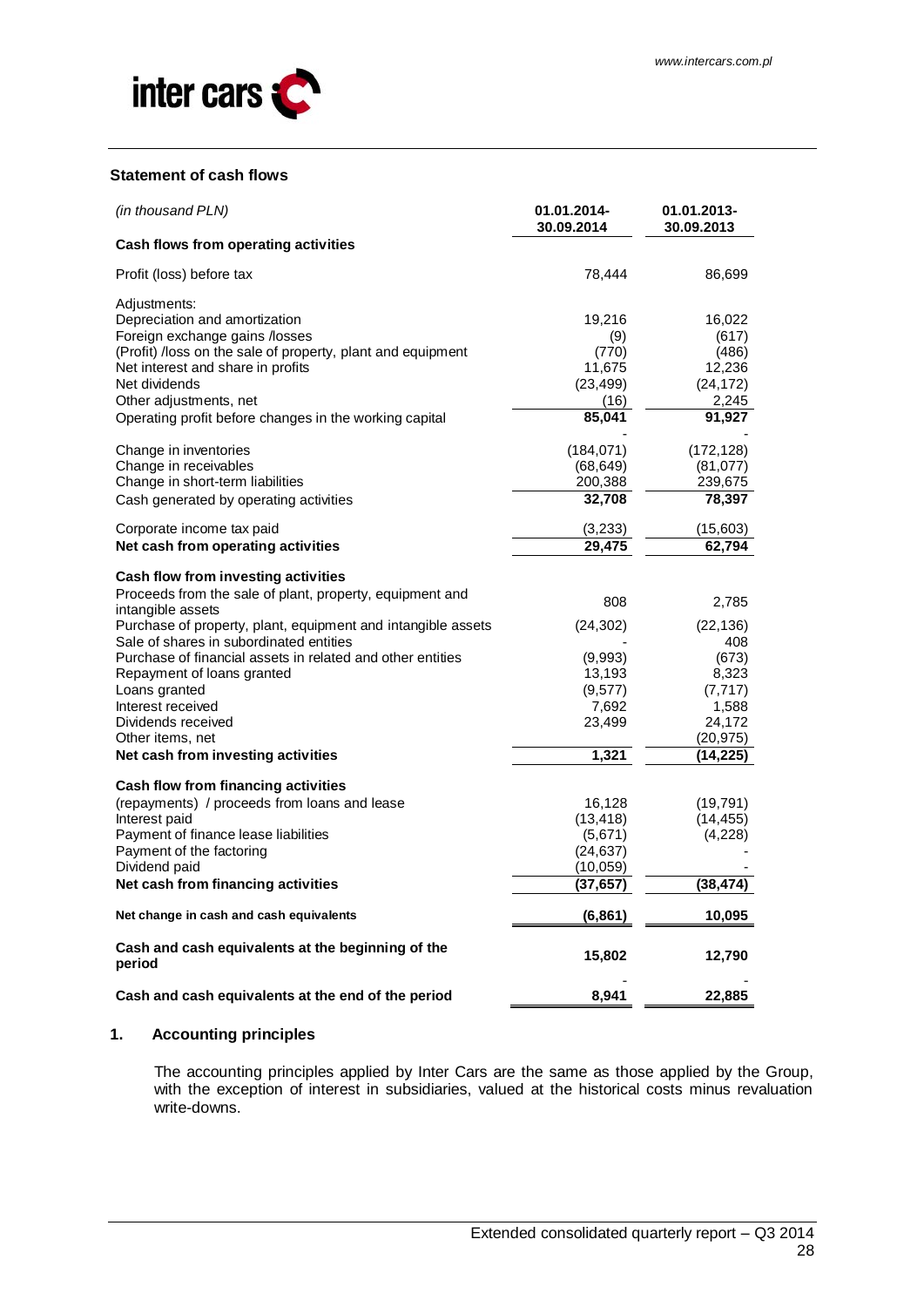

## <span id="page-28-0"></span>**2. Investments in subordinated entities**

| Investments in subordinated entities as at 30.09.2013                                         | 176,654 |
|-----------------------------------------------------------------------------------------------|---------|
| Purchase of shares in Inter Cars d o.o., with its registered seat in Ljubljana in<br>Slovenia | 32      |
| Reserve capital increase in IC Hungary                                                        | 9.482   |
| Capital increase in Q-Service Truck                                                           | 495     |
| Purchase of shares in IC Italia                                                               | 4       |
| Sale of shares in InterMeko Europa Sp. z o.o.                                                 | (20)    |
| Investments in subordinated entities as at 30.09.2014                                         | 186.647 |

## <span id="page-28-1"></span>**3. Transactions with related entities in the condensed standalone financial statements**

|                                             | <b>Sales revenues</b>     |                           | Purchase of goods and<br>services |                                       |  |
|---------------------------------------------|---------------------------|---------------------------|-----------------------------------|---------------------------------------|--|
|                                             | 01.01.2014-<br>30.09.2014 | 01.01.2013-<br>30.09.2013 | 30.09.2014                        | 01.01.2014- 01.01.2013-<br>30.09.2013 |  |
| Inter Cars Ukraine LLC                      | 17,806                    | 23,662                    |                                   |                                       |  |
| Q-Service Sp. z o.o.                        | 2,130                     | 1,243                     | 83,039                            | 56,285                                |  |
| Lauber Sp. z o.o.                           | 3,929                     | 4,480                     | 25,694                            | 21,586                                |  |
| Inter Cars Ceska Republika                  | 57,915                    | 50,013                    | 4,999                             | 2,060                                 |  |
| Inter Cars Slovenska Republika              | 54,032                    | 52,190                    | 1,640                             | 1,481                                 |  |
| Feber Sp. z o.o.                            | 590                       | 468                       | 45,828                            | 28,476                                |  |
| Inter Cars Lietuva UAB                      | 59,433                    | 74,896                    | 13,544                            | 8,501                                 |  |
| IC Development & Finance Sp. z o.o.         |                           |                           | 895                               | 876                                   |  |
| JC Auto s.r.l.                              | 6,150                     | 5,329                     | 213                               | 2,405                                 |  |
| Inter Cars d.o.o.                           | 32,339                    | 22,077                    | 1619                              | 790                                   |  |
| JC Auto S.A.                                | 683                       | 162                       |                                   | 2,110                                 |  |
| Inter Cars Hungária Kf.                     | 30,191                    | 16,425                    | 1131                              | 788                                   |  |
| Inter Cars Romania s.r.l.                   | 125,397                   | 82,355                    | 15,082                            | 7,951                                 |  |
| Armatus sp. z o.o.                          | 24                        | 32                        |                                   |                                       |  |
| Cleverlog Autoteile BmbH                    | 608                       | 163                       |                                   |                                       |  |
| Inter Cars Latvija SIA                      | 63,269                    | 20,093                    | 604                               |                                       |  |
| Inter Cars Bulgaria Ltd.                    | 8,186                     | 2,907                     | 57                                | 10                                    |  |
| Inter Cars Marketing Services Sp. z<br>0.0. | 88                        | 50                        | 58,724                            | 44,921                                |  |
| Inter Cars Cyprus Ltd                       |                           |                           |                                   |                                       |  |
| ILS Sp. z o.o.                              | 100                       | 8,381                     | 134,095                           | 84,229                                |  |
| Q-Service Truck Sp. z o.o.                  | 349                       |                           | 556                               |                                       |  |
|                                             | 463,219                   | 364,926                   | 387,720                           | 262,469                               |  |

Transactions with related entities in the condensed standalone financial statements (continued)